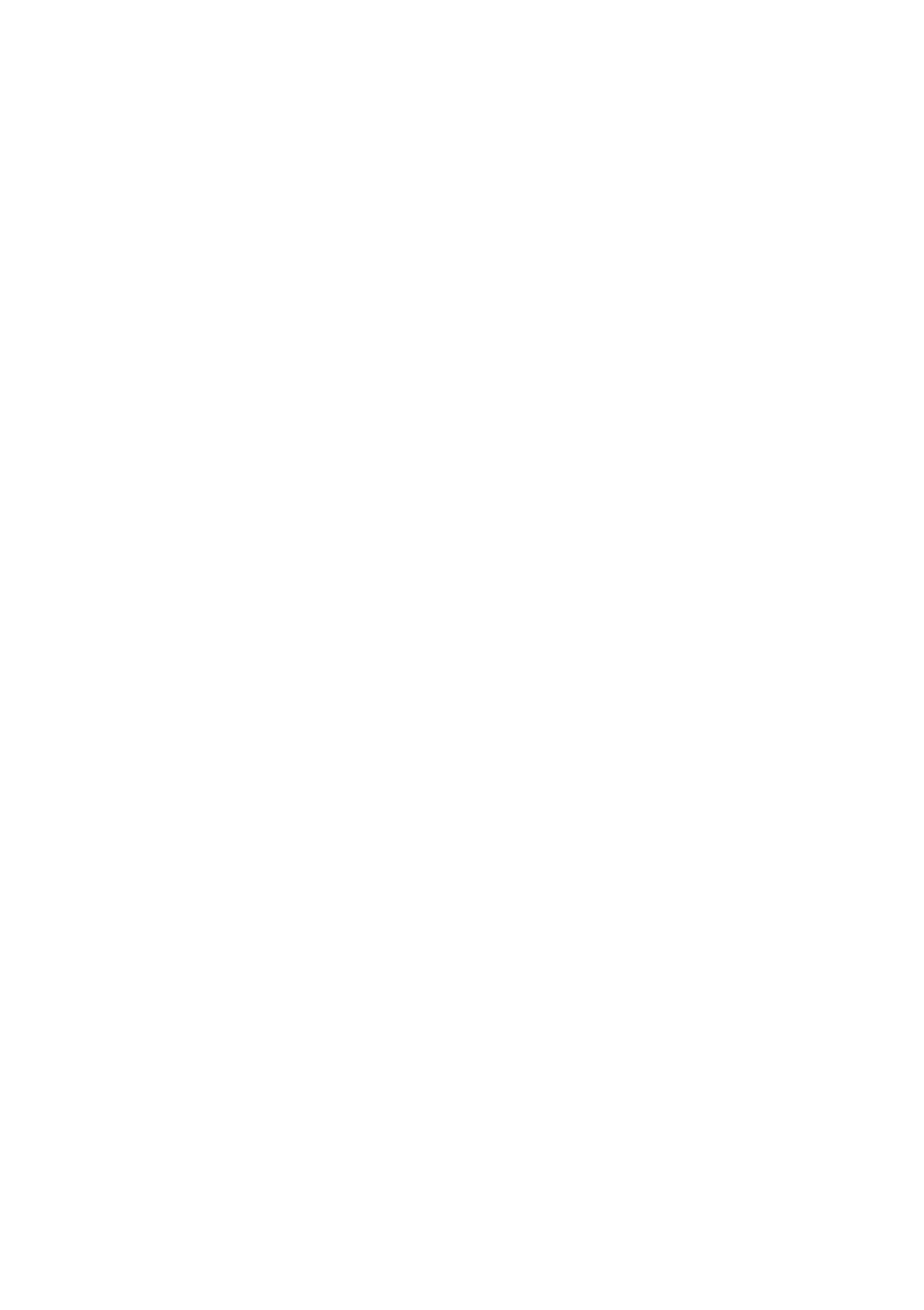## **ESG Investing in Recent Years: New Insights from Old Challenges**

Quantitative Research *angelo.drei@amundi.com*

#### THÉO LE GUENEDAL Quantitative Research *theo.leguenedal@amundi.com*

FRÉDÉRIC LEPETIT Quantitative Research *frederic.lepetit@amundi.com*

#### VINCENT MORTIER

Deputy Group Chief Investment Officer *vincent.mortier@amundi.com*

#### THIERRY RONCALLI

Head of Quantitative Research *thierry.roncalli@amundi.com*

#### TAKAYA SEKINE

Quantitative Research *takaya.sekine@amundi.com*

#### ANGELO DREI Finalised on 04/12/2019

This research is an update of the study that we published last year (Bennani *et al.*, 2018) and that explored the impact of ESG investing on asset pricing in the stock market. It extends the original period 2010-2017 by adding eighteen months from January 2018 to June 2019. These new results confirm the previous results as we reach the same essential conclusions once again. ESG investing tended to penalize both passive and active ESG investors between 2010 and 2013. Contrastingly, ESG investing was a source of outperformance from 2014 to 2019 in Europe and North America. Moreover, ESG can be considered as a risk factor in the Eurozone, while it continues to be an alpha strategy in North America.

However, the last 18 months exhibit new interesting patterns. First, we observe a transatlantic divide since the results for North America and the Eurozone are different for the recent period. Second, we document a partial ordering between ESG ratings and performance that can be explained by a shift from a static to

**Keywords**: ESG, environmental, social, governance, asset pricing, active management, passive management, factor investing.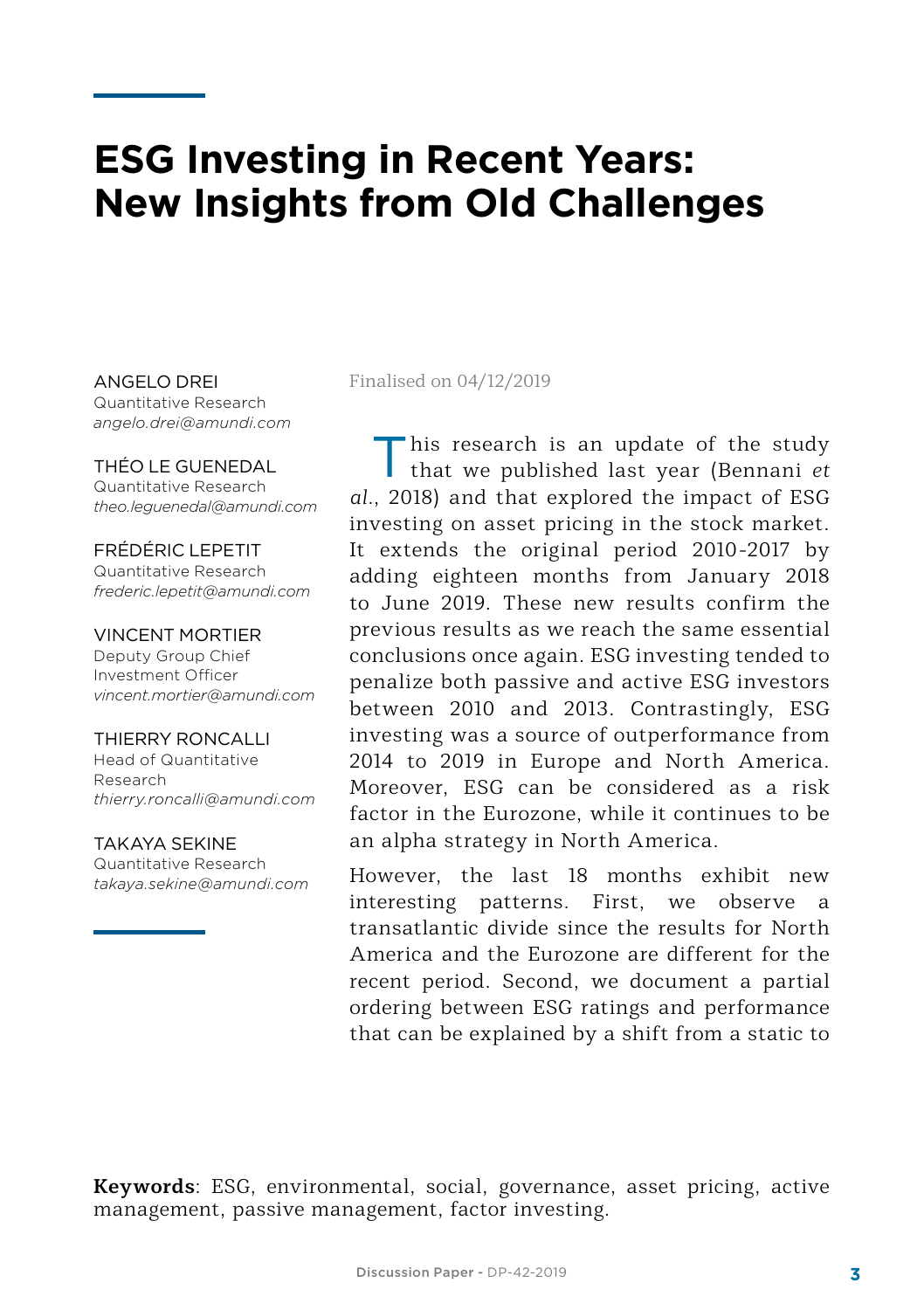a dynamic approach to ESG investing. Third, we note some discrepancies between active and passive management. Fourth, the social pillar seems to have gained traction these last years, and is no longer the laggard pillar. Fifth, factor investing and ESG investing are more and more connected. In what follows, we develop and explain these five key findings.

#### Acknowledgements

*We would like to thank Alice De Bazin, Mohamed Ben Slimane, Tegwen Le Berthe, Philippe Ithurbide, Elodie Laugel and Caroline Le Meaux for their helpful comments and discussion.*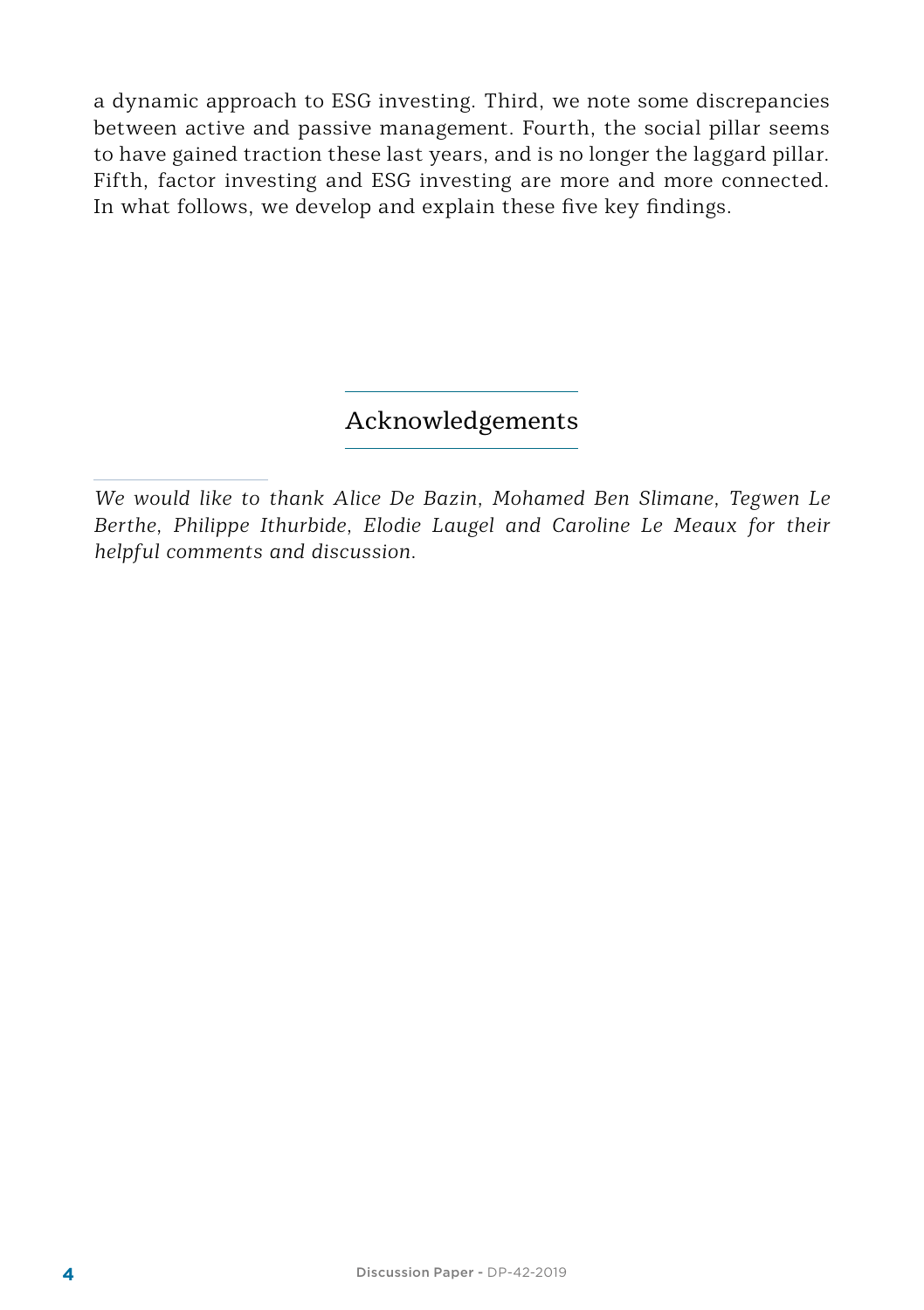### 1 Introduction

In November 2018, we published a discussion paper<sup>1</sup> "How ESG Investing Has Impacted the Asset Pricing in the Equity Market", which summarized the comprehensive research "The Alpha and Beta of ESG Investing" of Bennani et al. (2018a). Leveraging our in-house ESG dataset and focusing on three methodologies — active management, passive management and factor investing we concluded that there was a radical break around 2013–2014, with greater integration of ESG criteria in North America and Eurozone stock markets between 2014 and 2017, but the impact of ESG screening on return, volatility and drawdown was still highly dependent on the selected time period and the investment universe. More specifically, we took note of two success stories between 2014 and 2017, namely the Environmental pillar in North America and the Governance pillar in the Eurozone, and one Japanese puzzle, where the 2010–2013 period was more favorable for ESG screening than the 2014–2017 period. Finally, our factor investing framework showed that ESG could be considered as a risk factor in the Eurozone, showing advanced ESG integration in that area, but it still remains an alpha strategy in North America.

One of the motivations behind this research was to offset a contention with academic findings. Many studies are based on long-term historical data, while the tools created for the extra-financial analysis of companies are recent and the sustainability investment space is quickly evolving. ESG regulations and sustainable investing funds have both increased drastically, creating specific market conditions that cannot be tested too far back in time. In consistency with this reasoning, this discussion paper does not shy away from monitoring trends in the ESG space over a short period of time, and focuses on the last eighteen months<sup>2</sup> from January 2018 to June 2019, while our 2018 discussion paper focused on the 2010–2017 period. Despite this short time frame, we still identify some interesting trends that we believe should help sustainable investors to better implement ESG in their portfolios.

First, we notice a major divergence between America and Europe in ESG equity trends. While these two regions (accounting for more than three quarters of the MSCI World's weight) both showed positive advancements in ESG integration in our previously studied period, we now observe a setback in North America but some progress in the Eurozone, particularly on the active management side. The returns of North American long-short portfolios are less than in the previous 2014–2017 period for all dimensions, and even slightly negative on the Environmental pillar. Being an environmental investor during

<sup>1</sup>The discussion paper and the associated working paper are available in the Amundi Research Center: http://research-center.amundi.com/page/Article/2019/01/The-Alpha-and-Beta-of-ESG-investing.

<sup>&</sup>lt;sup>2</sup>The new period is denoted by  $2018-2019$  even if it only concerns the first half of 2019.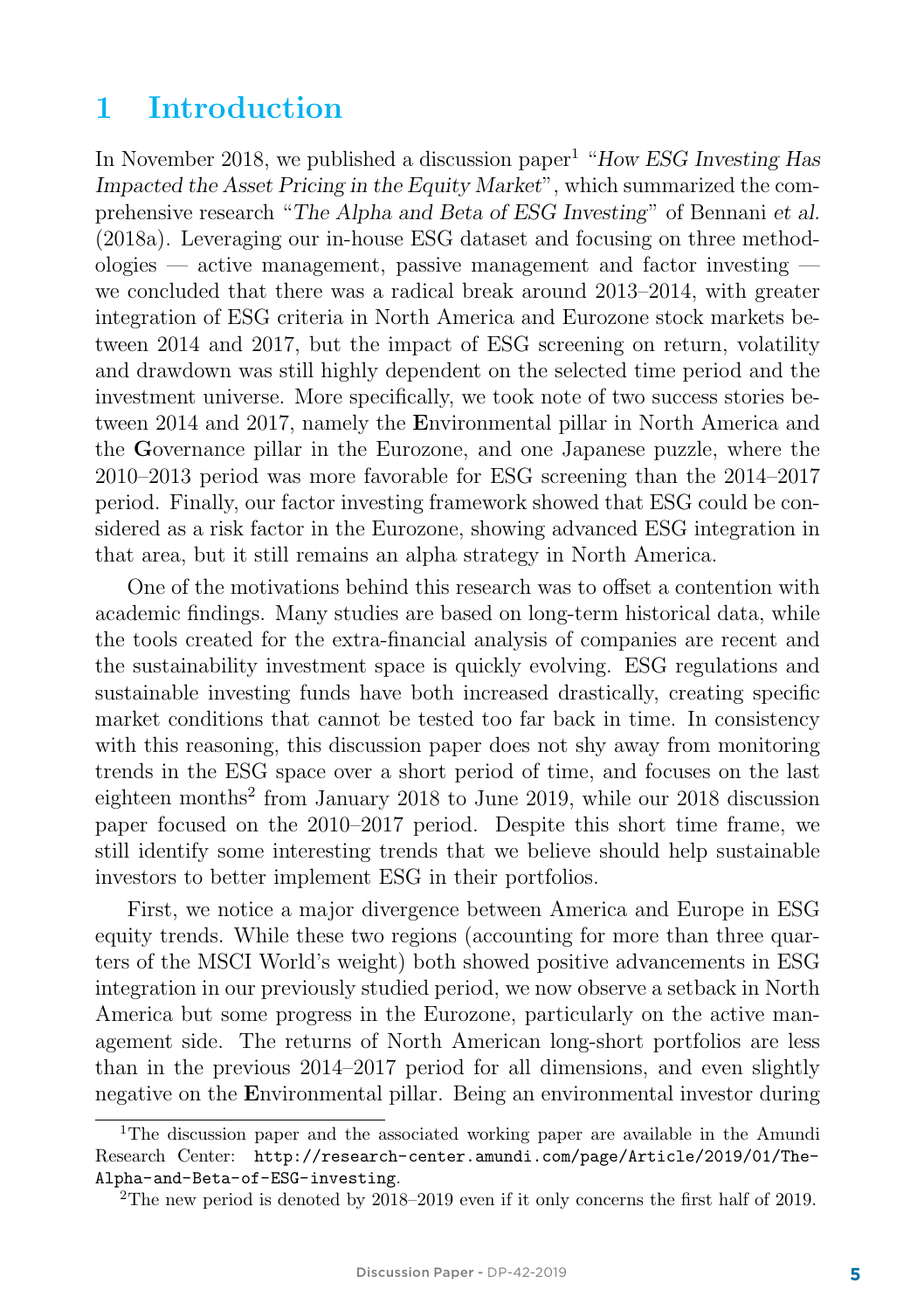this last period was a losing bet. On the other side, the Eurozone gains even more momentum on some pillars and stays positive for all long-short portfolios, hence the idea of a halt in the convergence of these two investment universes, or a transatlantic divide.

We also observe a development in approaching ESG integration. We interpret the positive returns of our long-short portfolios (built as being long on the top quintile and short on the bottom quintile) as a proof that bestin-class selections and worst-in-class exclusions are still acceptable approaches to ESG investing. In the new period 2018–2019, the  $Q_1 - Q_5$  performance is still positive on all dimensions in North America and the Eurozone, with the exception of the Environmental pillar in North America. However, looking at intermediary portfolios, especially the  $Q_4$  quintile stock selection, we cannot ignore that there is more to the  $Q_1 - Q_5$  story. We hypothesize the seemingly abnormal performance of  $Q_4$  as the emergence of forward-looking strategies, with some investors betting on improving companies rather than well-scored companies. This shift towards a dynamic view is still a positive development, as this increase in complexity of ESG integration demonstrates that sustainable investors might better understand underlying issues and are moving beyond a binary black and white view of corporations.

On the passive management side, we note a reduction in the excess return. This development is the consequence of both the better integration of ESG pillars in market pricing and the shift towards dynamic views as illustrated through the  $Q_4$  puzzle question. However, the tracking error cost of increasing portfolio scores is stable overall compared to the previous period and we still measure a noticeable tracking error cost premium for optimizing on the Governance pillar compared to the Environmental and Social pillars.

In the 2018 paper, we observed a delayed integration of the Social pillar. We acknowledged that while the **E**nvironmental and **G**overnance pillars had a turning point around 2013/2014, the integration of the Social pillar came later around 2016. Therefore, it is without too much surprise that we observe this pillar performing very well in both sorted and optimized portfolios during the 2018–2019 period. We draw a parallel between trends in equity markets and social narratives both within and outside the corporate landscape. For instance, we think about the U.S. Business Roundtable public statement declaring it "redefines the purpose of a corporation to promote an economy that serves all Americans" or the awarding of economists whose research focused on alleviating global poverty.

The results of our factor analysis remain practically unchanged since the last publication. We still view ESG as an alpha strategy in North America, while in the Eurozone, it is the best explaining single-factor of stock returns and makes a lot of sense to be included in a factor investing portfolio.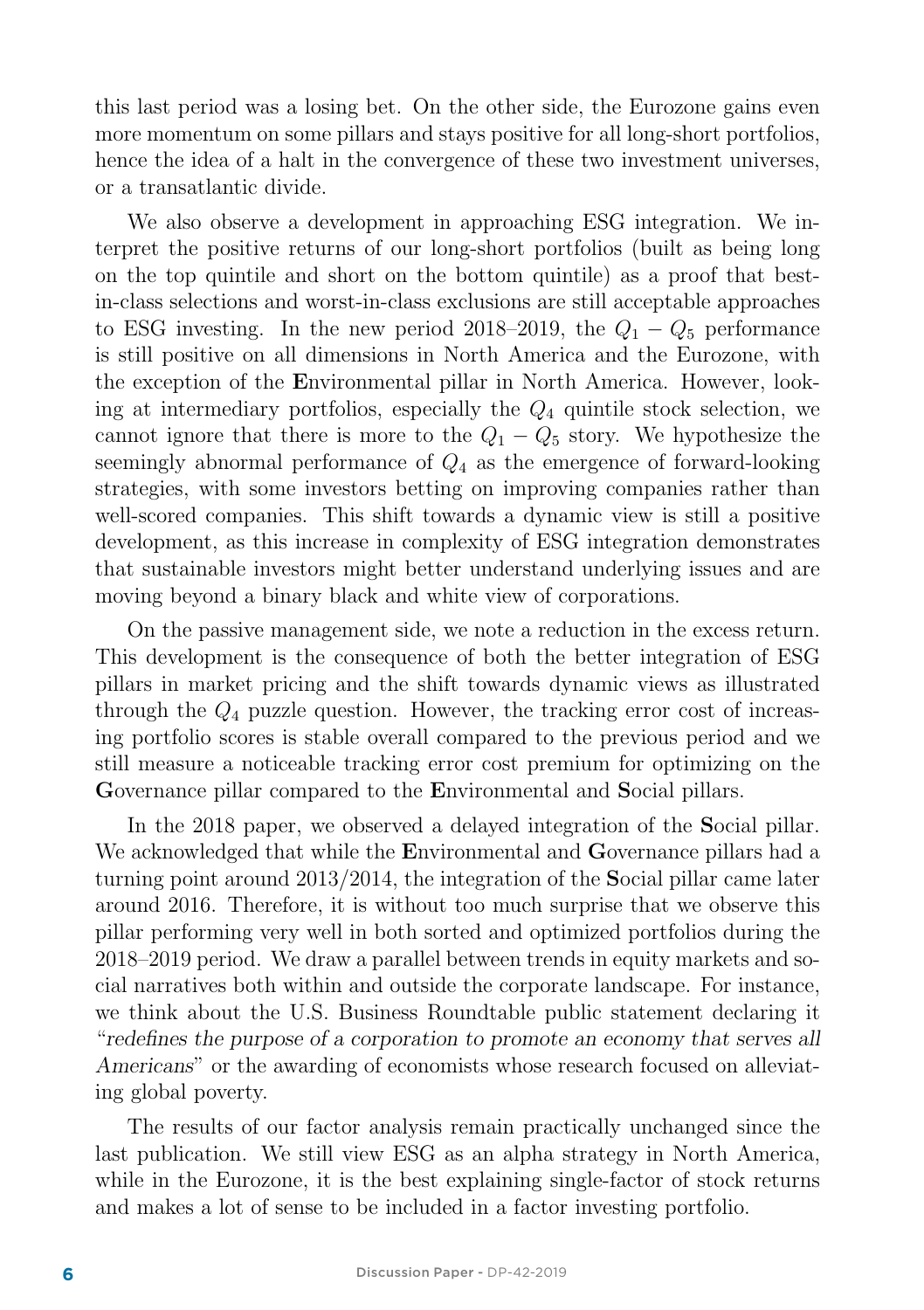### 2 The Transatlantic Divide

As a proxy for active management strategies, we have implemented the Fama-French method of sorted portfolios. On a quarterly basis, we rank the stocks based on their score, and build five sector-neutral quintile portfolios<sup>3</sup>. Portfolio  $Q_1$  corresponds to the 20% best-ranked stocks, whereas portfolio  $Q_5$  corresponds to the 20% worst-rated stocks. The selected stocks are then equallyweighted and each portfolio is invested on the last trading day of the previous quarter, at the closing price, and is held for three months $4$ .

Looking at the  $Q_1 - Q_5$  long-short portfolios in North America (Figure 1) and the Eurozone (Figure 2), we can see the evolution of the integration of ESG and its subdimensions in both markets<sup>5</sup>. In the  $2010-2013$  period, sustainable investors were penalized, as seen by the negative return of the  $Q_1 - Q_5$  long-short portfolios. In 2014–2017, after the radical break in ESG integration, which we discuss in greater detail in our 2018 discussion paper, ESG investing gained momentum and yielded positive returns on all pillars on both sides of the Atlantic.

After eight years of parallel development, we observe a contradictory trend in ESG investing between North America and the Eurozone since 2018. Indeed, the last period 2018–2019 is marked by a squeeze in long-short returns on all dimensions in North America, and even a loss on the Environmental pillar<sup>6</sup>. This loss is important because it is the first long-short portfolio with a negative return since the 2013/2014 ESG turning point in these two investment universes, and it reminds us how much the performance of ESG investing is also regulation-driven. In this case, our first intuition is to look at the shift in American public policies, notably the announced withdrawal of the United States from the Paris Climate Agreement and some of the changes at the U.S. Environmental Protection Agency (EPA), which might have impacted the asset pricing of the Environmental pillar. However, the negative performance of the Environmental pillar should not overshadow the performance reduction of the Social and Governance pillars during the 2018–2019 period, meaning that the concerns relate to the three pillars of ESG investing.

On the Eurozone side, the verdict is more positive. All long-short portfolio returns are positive. During the 2018–2019 period, the Environmental and Social pillars yield even stronger returns comparatively to the previous period. The decline of the Governance long-short portfolio return can be partly

<sup>3</sup>Given a universe of stocks, each portfolio is composed of 20% of the assets.

<sup>4</sup>The full methodology is explained in Bennani et al. (2018a).

<sup>5</sup>The portfolios are built using the MSCI North America and MSCI EMU indices as the respective equity universes.

<sup>&</sup>lt;sup>6</sup>The annualized return is equal to  $-0.8\%$  for the 2018–2019 period whereas it was equal to  $+4.1\%$  for the previous period 2014–2017.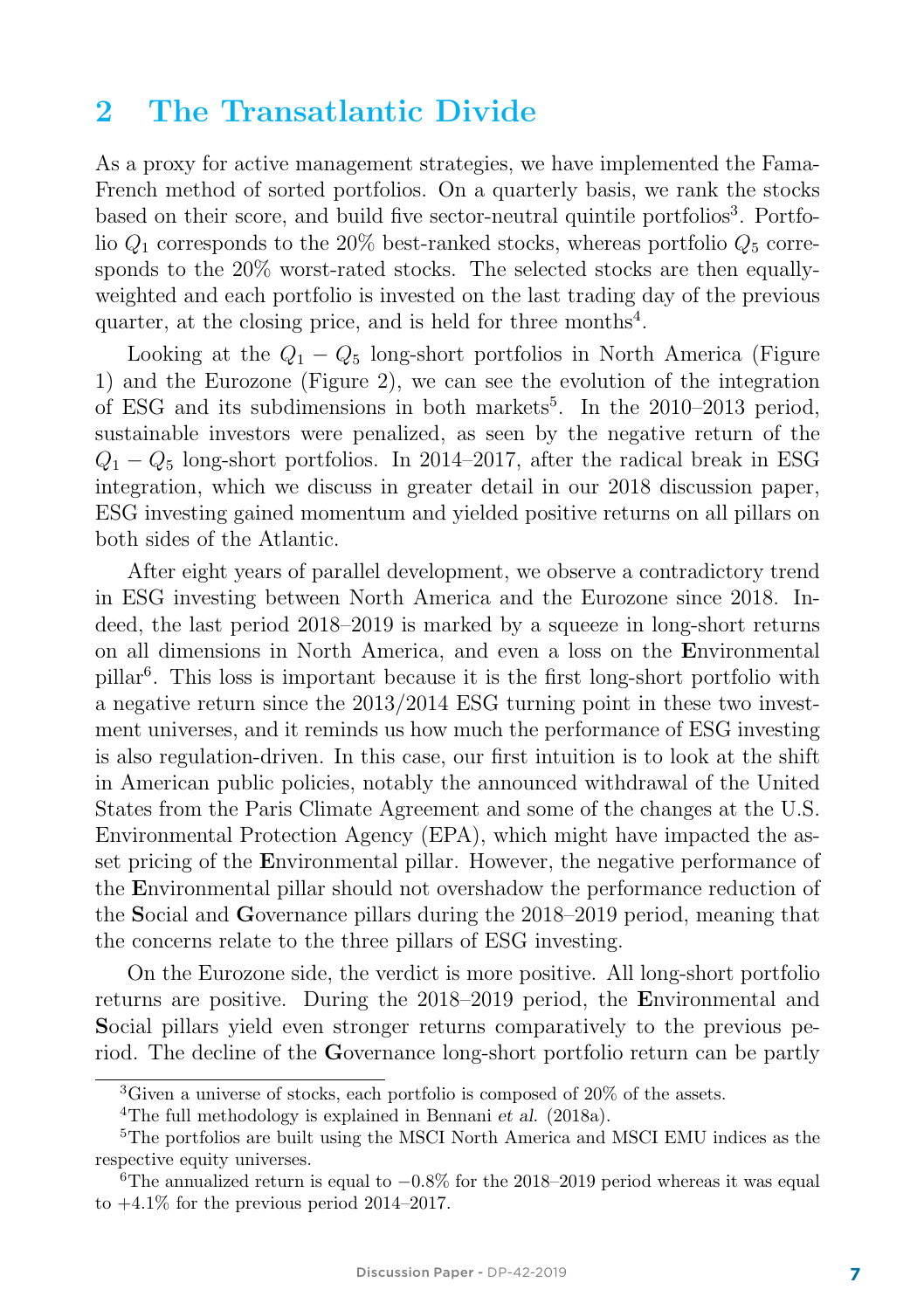

Figure 1: Annualized return of  $Q_1 - Q_5$  long-short portfolios (North America)

Figure 2: Annualized return of  $Q_1 - Q_5$  long-short portfolios (Eurozone)

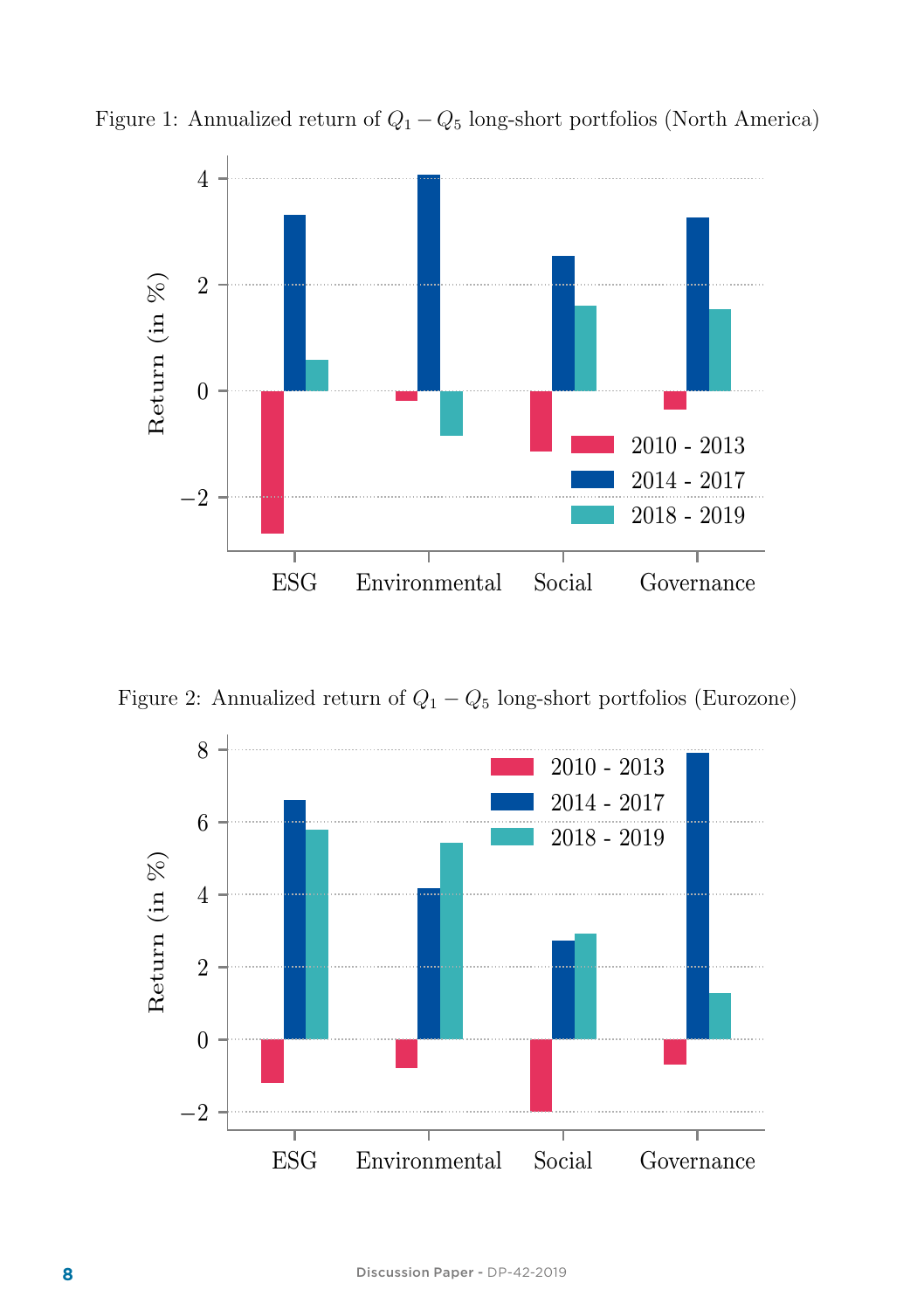attributed to a mean-reversion effect after an extraordinary period of impressive performance. Indeed, the annualized return was 7.9% between 2014 and 2017, compared to just 1.3% for the most recent period. It follows that, if we consider the screening based on the global ESG score, the recent period is in line with the previous period since the two periods post an annualized return around 6%.



Figure 3: Number of ESG regulations

Source: PRI, responsible investment regulation database, 2019.

How to explain the transatlantic divide? In Bennani et al. (2018b), we assumed that two main effects contributed to the ESG performance from 2014 to 2017: the selection effect of ESG screening and the demand effect of ESG screening. By selection effect, we think about the direct impact of extrafinancial information on stock prices. By considering other risk dimensions, the ESG investor may select corporations that are better managed from social, environmental and governance points of view, or may avoid corporations that present extra-financial weaknesses. The underlying idea is that sooner or later these extra-financial risks have a financial impact on the performance of the corporation. The second effect is related to the supply/demand balance. Indeed, a stock price is the equilibrium between the supply and the demand for this stock. It is obvious that ESG investment flows that have been observed these recent years may have largely contributed to the good performance of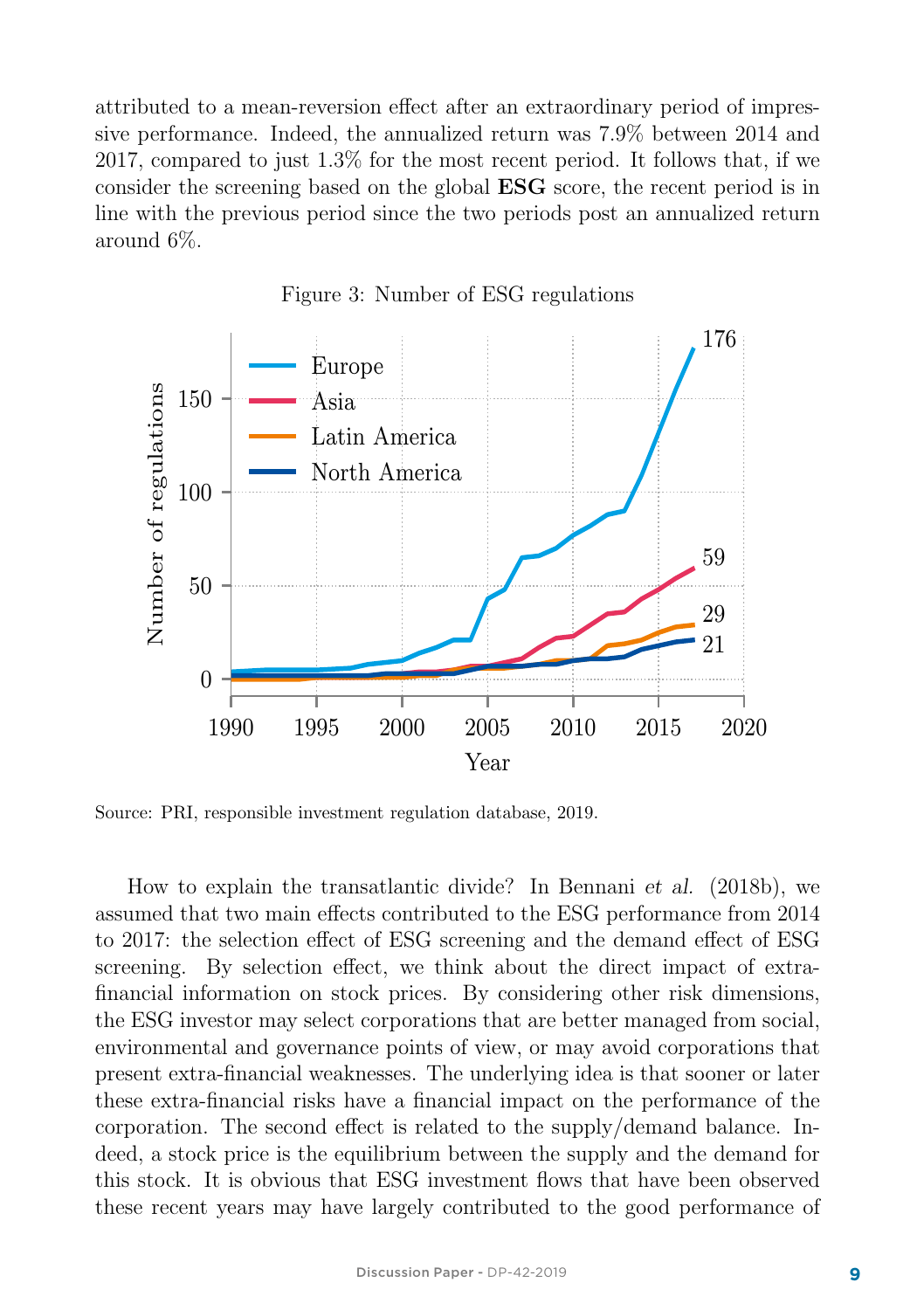ESG investing over the 2014–2017 period. For the most recent period, we may think that European investors' serious interest in ESG issues continues to impact supply and demand with a subsequent effect on European stock prices in 2018 and 2019. For North American equities, the mobilization of European investors has been followed by relatively strong engagement by Canadian investors, but a relatively weak implication of U.S. investors. A first explanation of the American setback can be found in these engagement differences. But as explained before, another justification could be the public policy of the Trump administration in terms of its ESG roadmap. It follows that a third component may contribute to the ESG performance: the political and regulatory environment. In Figure 3, we report a summary of the regulatory perspective between Europe, North America, Asia and Latin America. For the last few years, we observe that ESG regulations have gained the greatest momentum in Europe, while North America has recently stalled, and we believe these developments are linked to the transatlantic divide<sup>7</sup>.

### 3 A New Paradigm and the  $Q_4$  Puzzle

When plotting the annualized return of the sorted portfolios, we notice an anomaly on some Q<sup>4</sup> portfolios. Notably, for Social sorted portfolios in North America (Figure 4) and Environmental sorted portfolios in the Eurozone (Figure 5), we observe a performance of  $Q_4$  that is at  $Q_1$ 's level or above. Curiously, this ranking disorder only happens for the  $Q_4$  sorted portfolio.

We refer to this phenomenon as a puzzle because it goes beyond the binary outcome in which  $Q_1 \succ Q_5$  holds or does not. In these two specific cases (Social in North America and Environmental in the Eurozone), we still observe a positive return for the  $Q_1 - Q_5$  long-short portfolio, so the abnormality of Q<sup>4</sup> does not point towards the end of best-in-class and worst-in-class approaches. These strategies are still viable and yield respectively 1.6% and 5.4% in annualized returns during the last period. Rather, we believe that the  $Q_4$ puzzle marks the emergence of new ESG investment strategies. The  $Q_1 - Q_5$ approach is representative of a static view of ESG scores, when best-in-class stocks remain best-in-class stocks and worst-in-class stocks remain worst-inclass stocks, while playing intermediary quintiles, especially the fourth quintile, seems to be related to the strategy of ESG improvers or ESG momentum and a dynamic view of ESG scores. During the last two years, ESG strategies have become more complex, and this may explain the ranking disorder of the  $Q_4$  portfolio.

<sup>7</sup>In particular, through the last years, we observe that the slope of the European curve, that includes the regulations at the country level, is stronger than the North American slope, that includes the regulations at the state level for the United States.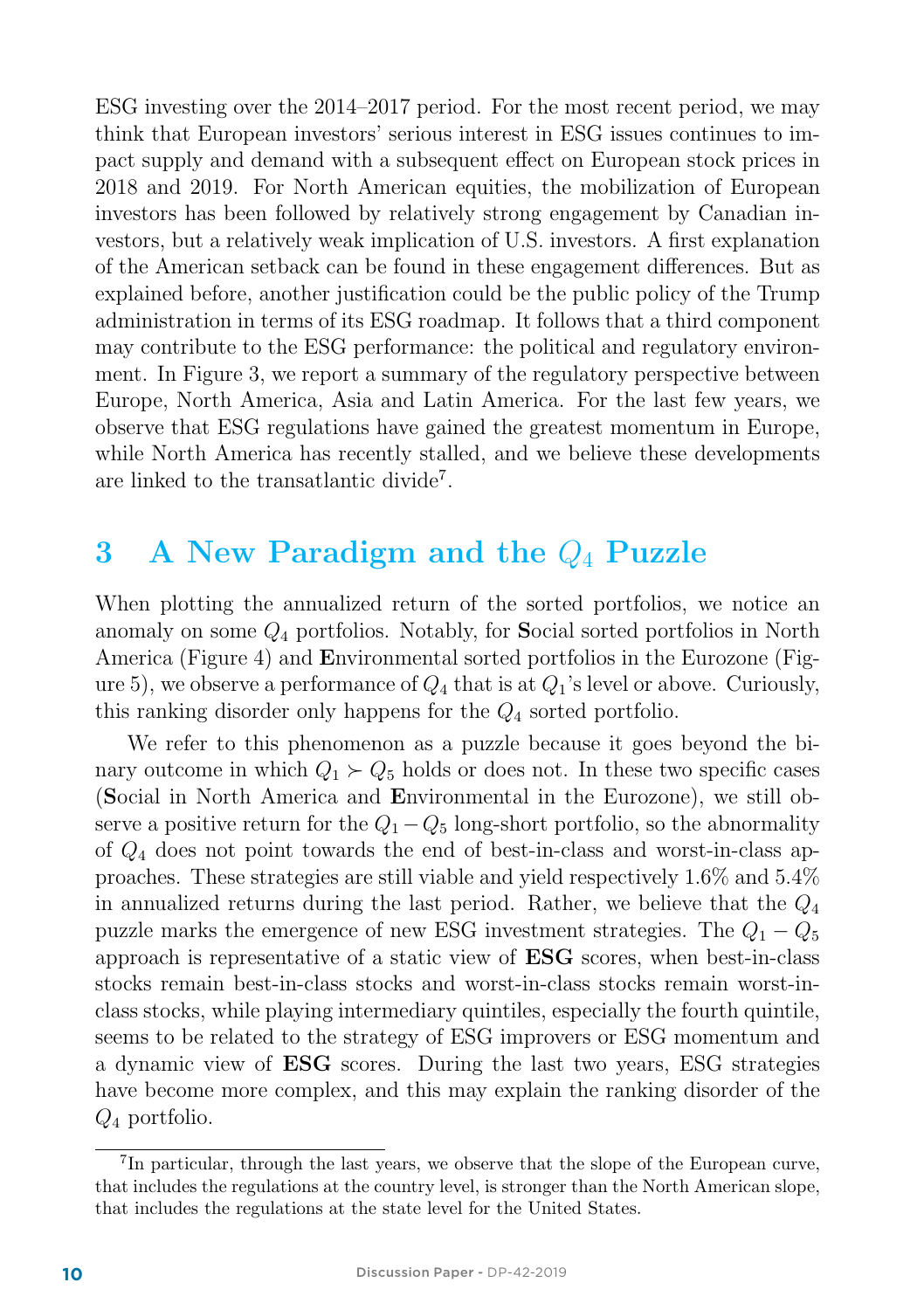

Figure 4: Annualized return of sorted portfolios (North America, Social, 2018– 2019)

Figure 5: Annualized return of sorted portfolios (Eurozone, Environmental, 2018–2019)

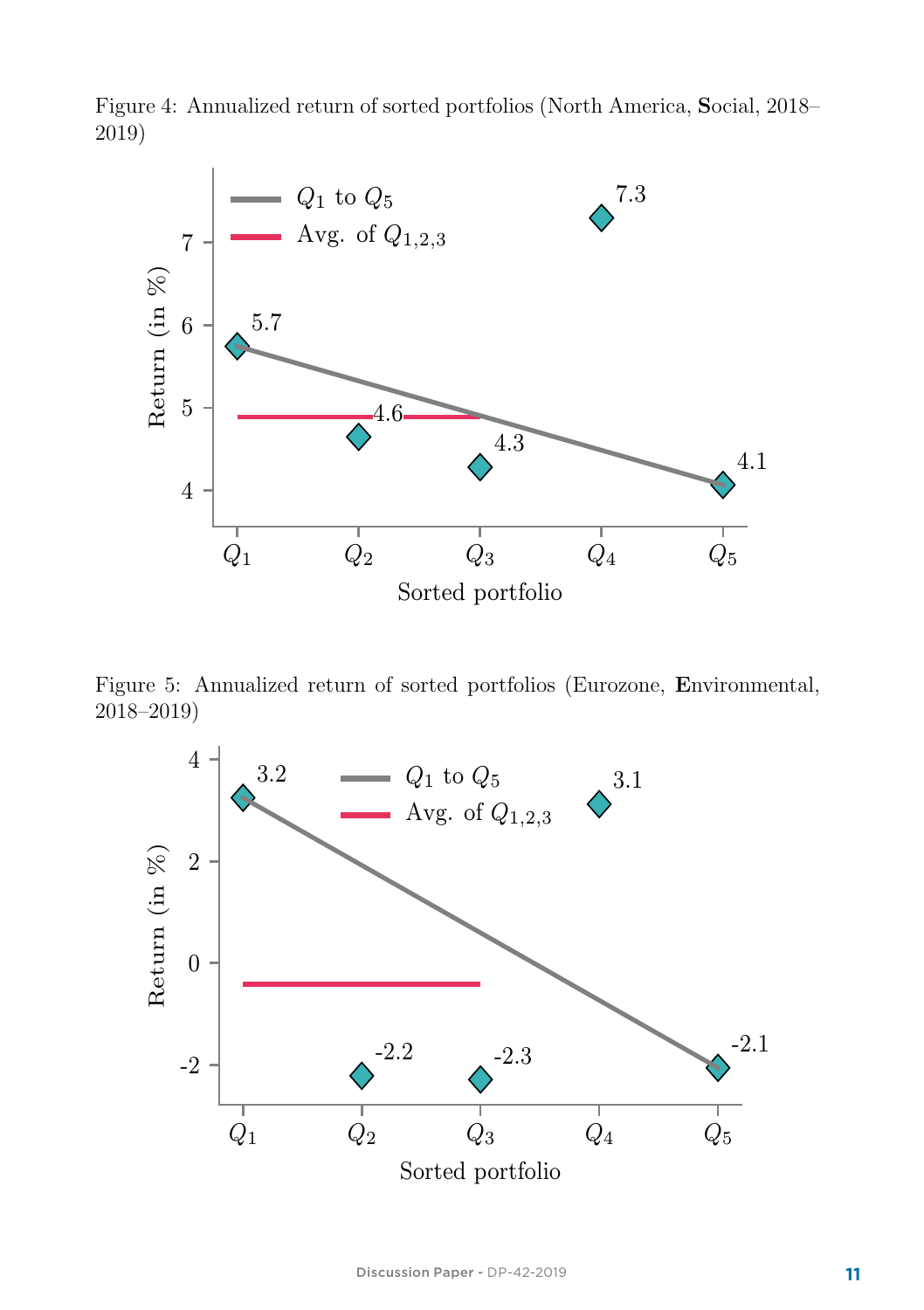We also note greater stabilization of **ESG** scores at the extremities over time in our dataset. This means that, in the last few years, well ranked companies are even more likely than before to continue to be well viewed by the ESG analysts, and similarly for poorly ranked companies. This stickiness might have forced some investors to look for other opportunities in more dynamic areas, namely middle quintile stocks. Additionally, our performance attribution analysis showed that the return of well-performing  $Q_4$  portfolios is mostly due to selection effects.

This finding is in line with the results reported by the Global Sustainable Investment Alliance (2019). In its 2018 investment review, the organization documents that the most common way to participate in sustainable investing (as measured by assets under management allocated to each strategy) is to implement negative screening, but this approach is closely tailed by ESG integration<sup>8</sup> and corporate engagement strategies. Similarly, the European Sustainable Investment Forum (2018) found similar results a year before, and stated that "the main strategy is exclusion, but in the last two years the growth rate of this strategy slowed down. In contrast, best-in-class and ESG integration have had a high growth rate". Investment strategies based on the dynamics of ESG ratings do not clearly correspond to negative or positive screening, but they are more related to ESG integration. In this approach, an improvement of an extra-financial criterion may lead to portfolio rebalancing, exactly as we observe for financial ratios. It is obvious that the convergence between the extra-financial approach and the traditional security analysis based on financial statements would certainly help increase the focus on the dynamics and momentum of ESG ratings and not just their static level.

## 4 Optimized Portfolios: Not As Easy As Before

Concurrently with the development of active strategies, ESG integration is also commonly deployed in passive management using the tilted portfolio technique. The popular approach is to select a benchmark representative of the universe to which the investor wishes to gain exposure, then increase its ESG exposure while controlling for the tracking error volatility of the managed portfolios. More frequently, investors will define additional constraints to limit the portfolio turnover or sector-related bets. For this research, we simply try to find the minimum tracking error portfolio for a given increment in ESG score.

<sup>8</sup>This is defined by the Global Sustainable Investment Alliance as "the systematic and explicit inclusion by investment managers of environmental, social and governance factors into financial analysis".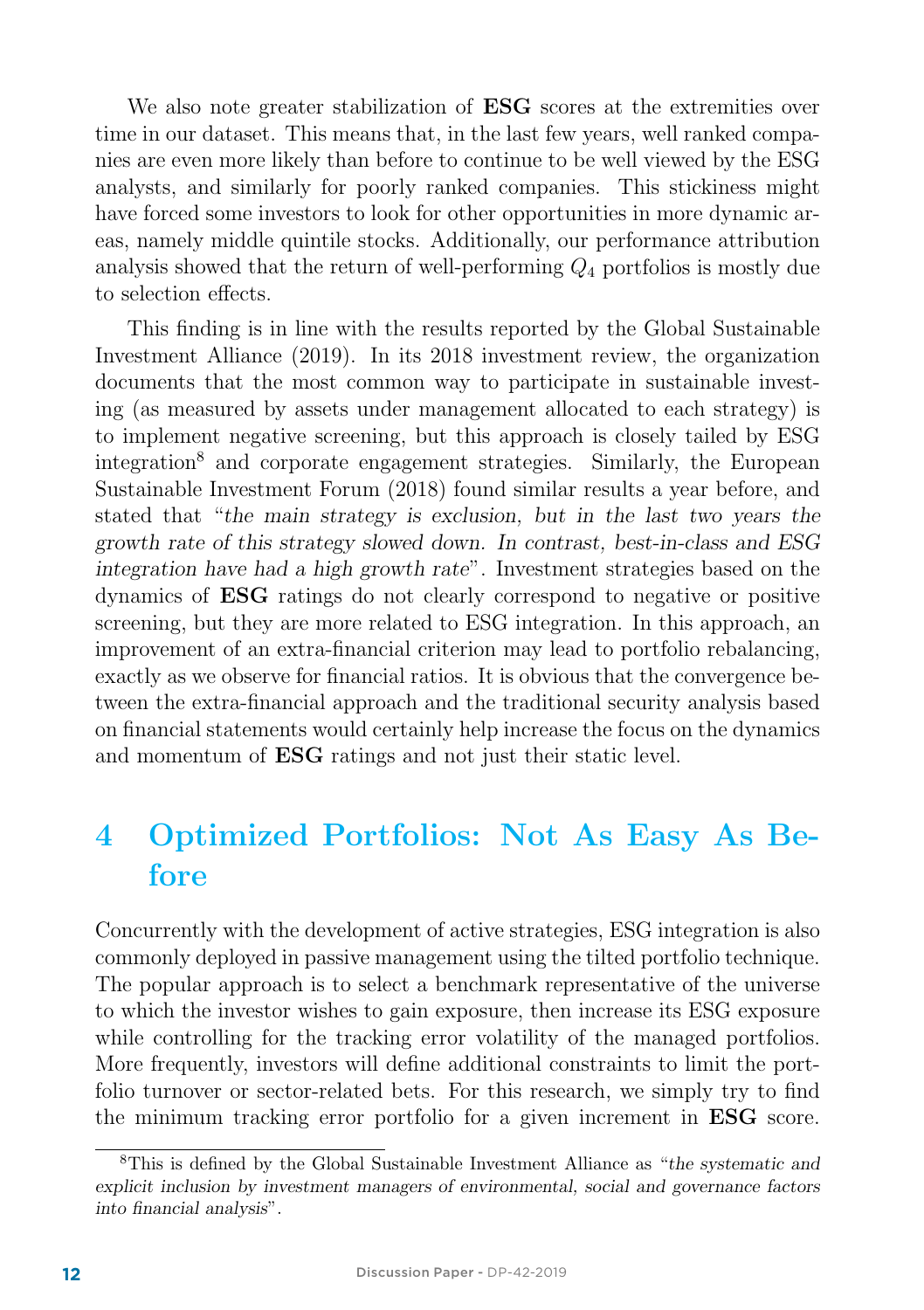For each level of score improvement, this approach gives us two metrics: the corresponding tracking error and the annualized excess return.

In Figure 6, we report the relationship between the **ESG** excess score and the tracking error for the global DM universe<sup>9</sup>. For instance, targeting an improvement of 0.5 for the ESG score requires accepting a tracking error of 40 bps. We obtain similar results to the ones we found in the 2018 discussion paper in terms of tracking error level. Investors must accept a tracking error risk if they want to implement ESG in a passive management framework, where the benchmarks correspond to market capitalization-weighted  $(CW)$  indices<sup>10</sup>. This clearly raises the definition of a strategic asset allocation (SAA) policy. The fundamental issue is the reconciliation between ESG investing and SAA based on CW indices when institutional investors are sensitive to the tracking error risk. And, most of the time, they are!





Let us now consider the second important dimension of **ESG** tilted portfolios. In Figure 7, we report the relationship between the excess score and the excess return. For instance, an excess score of 0.5 led to an annualized excess return of  $+22$  bps for the  $2018-2019$  period. During the  $2014-2017$  period. we found that the same excess score generated an excess return of  $+16$  bps.

<sup>&</sup>lt;sup>9</sup>It corresponds to the investment universe (also called index universe or equity universe) of the MSCI World index.

<sup>&</sup>lt;sup>10</sup>Moreover, we confirm that the Governance pillar generates more tracking error than the two other pillars.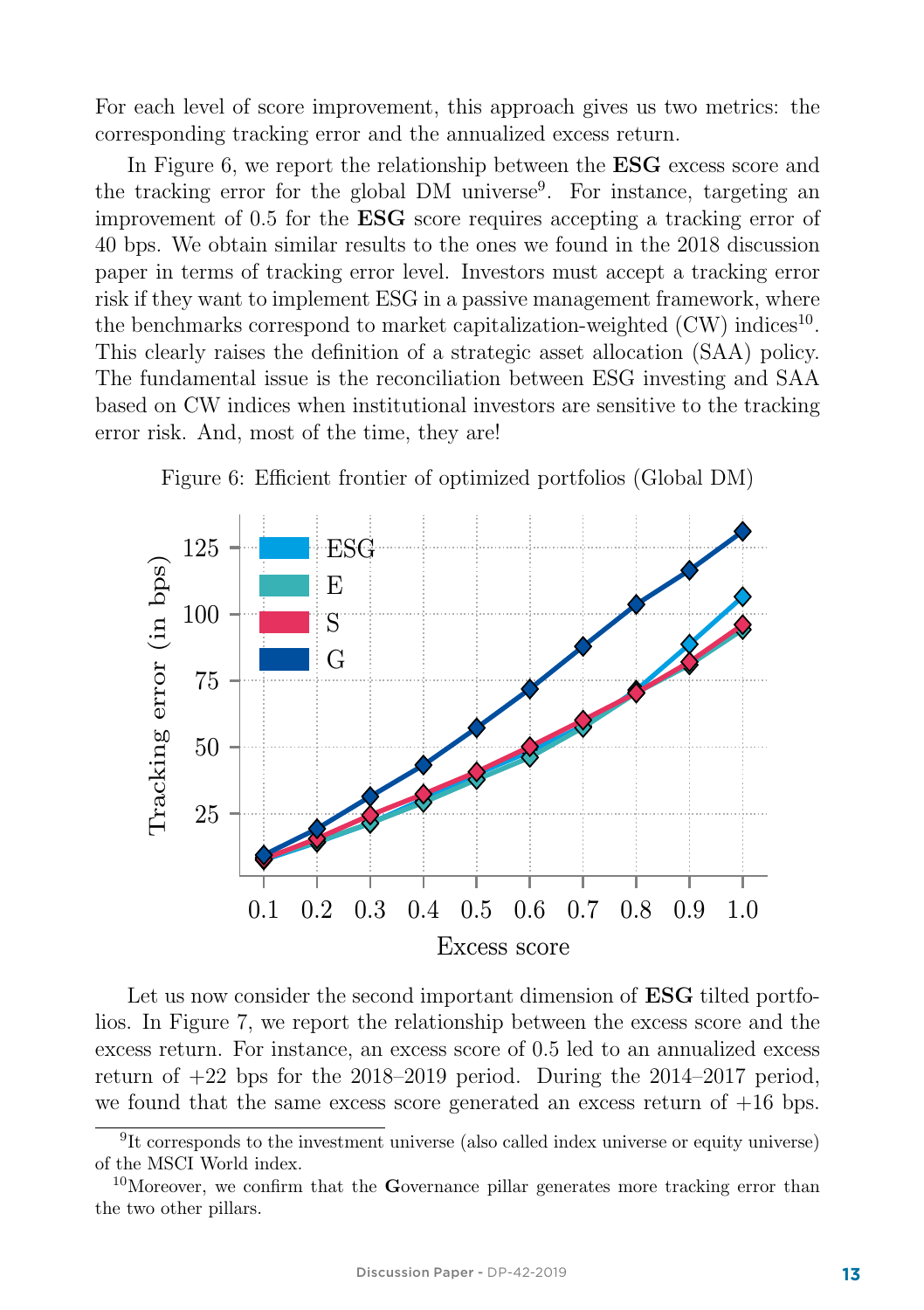Results are therefore similar. As previously, we also notice that the relationship between excess score and excess return is not necessarily monotonous. It increases when we target a low excess score and decreases when we target a high excess score. This reversal phenomenon is most likely due to the diversification effect. Indeed, by increasing the excess score, we reduce the number of positions held in the managed portfolio. Therefore, there comes a threshold where the gains from the ESG screening are offset by the losses resulting from the diversification reduction.



Figure 7: Annualized excess return of optimized portfolios (Global DM)

For a given universe and a specific score  $(E, S, G, \sigma ESG)$ , we can compute the maximum excess return ( $MaxER$ ) for the period<sup>11</sup> and the reversal excess score (RevES) beyond which the excess return becomes negative. For instance, in the case of the global DM universe and the ESG score, we can see that up to 0.8, the excess return remains positive and the maximum excess return is equal to  $+22$  bps and is reached when the excess score is equal to 0.5. It follows that  $MaxER = 22$  bps and  $RevES = 0.8$ .

Comparing our optimized portfolios on North American (Figure 8) and Eurozone investment universes (Figure 9) might give the wrong impression that it invalidates our transatlantic divide thesis. North American portfolios (except for the Environmental pillar) follow the representative concave shape we expect when running this kind of optimization. On the contrary, Eurozone

 $11$ It corresponds to the highest excess return among all optimized portfolios.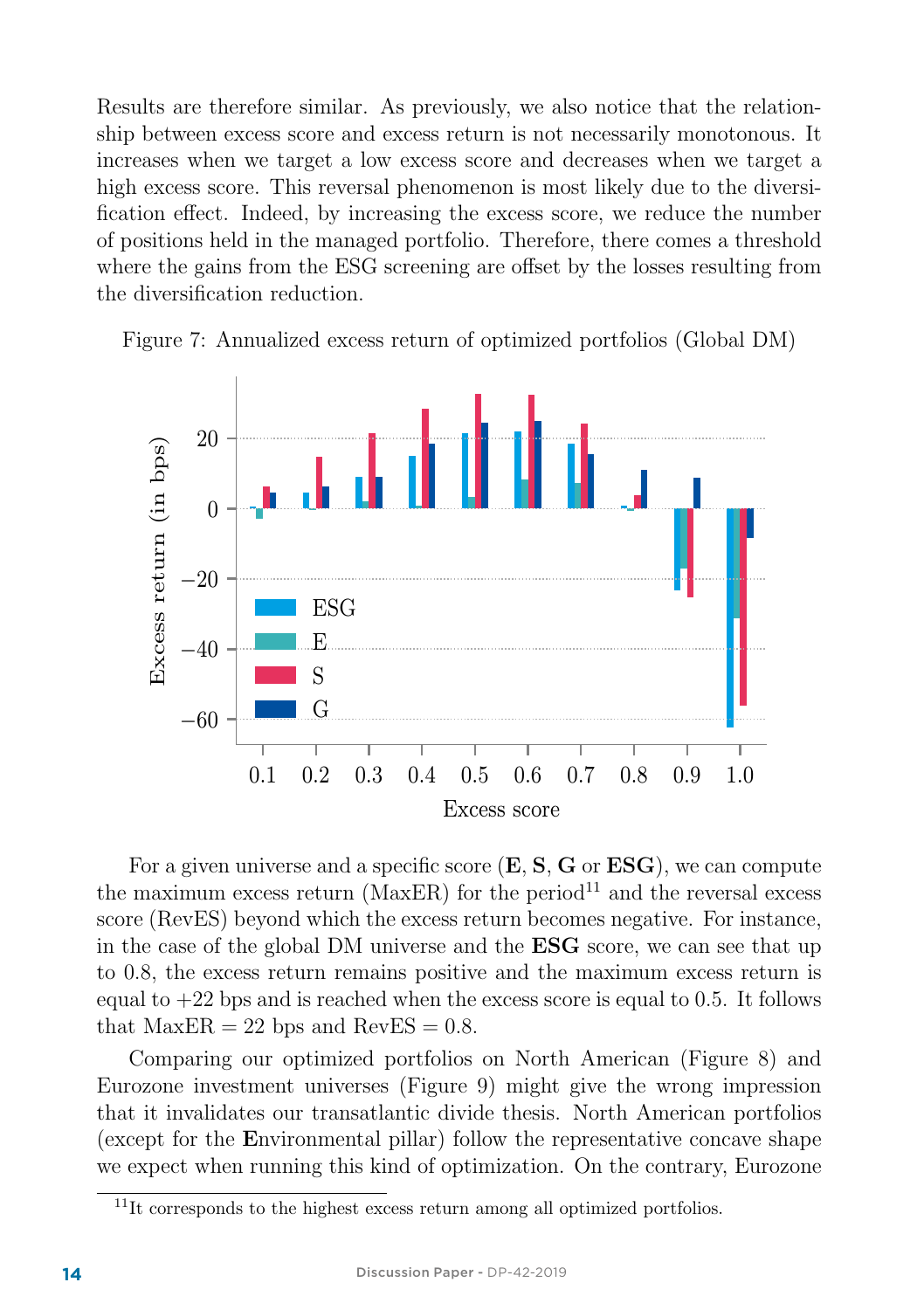

Figure 8: Annualized excess return of optimized portfolios (North America)

Figure 9: Annualized excess return of optimized portfolios (Eurozone)

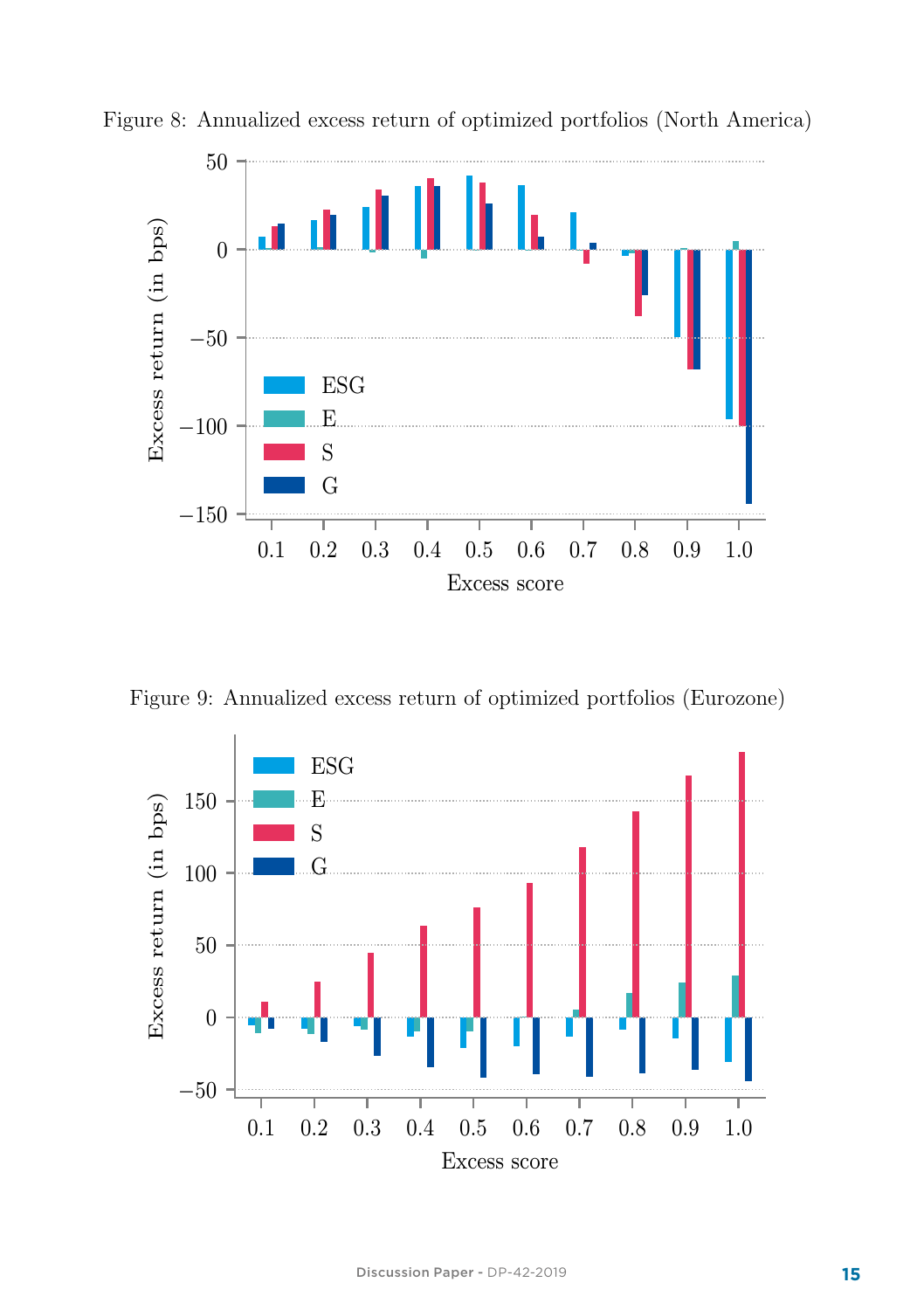portfolios break this pattern. In fact, the results for the Eurozone universe seem at first sight inconsistent with respect to those obtained in the case of sorted portfolios.

To better understand these seemingly conflicting results, we dive into the relationship between size and ESG, and notice an important effect. For large and mega-cap<sup>12</sup> stocks, ESG sorting generates a performing selection effect across the whole scoring range, or,  $Q_1 \succ B_L \succ Q_5$  where  $B_L$  is the equallyweighted portfolio of large-cap stocks. For mid-cap stocks, ESG filtering seems to work well on the exclusion side but not from a best-in-class perspective, and we have the less favorable following setting  $B_M \succ Q_5 \succ Q_1$ , where  $B_M$  is the equally-weighted portfolio of mid-cap stocks. Unfortunately, our unconstrained optimizations generate portfolios that continuously overweight these mid-cap  $Q_1$  stocks. We believe this is related to scoring issues: noisiness in the **ESG** signal due to lower volumes of information, potentially inappropriate decay parameters, focus on average ratings as opposed to score confidence intervals. This extends our new paradigm discussion, with sustainable investors who will have to develop more complex views of ESG, depending on company sizes.

Another reason is the previously mentioned loss of diversification. The North American universe includes on average more than 700 stocks, while the Eurozone universe is composed of about 240 stocks. This is directly reflected in our optimization results. When we target an  $\text{ESG}$  excess score of  $+1.0$ , the North American portfolio holds on average 175 stocks, while the Eurozone portfolio contains about 100 stocks. Another aspect to take into account is the impact of the  $Q_4$  puzzle on optimized portfolios. This creates more instability even when the return of the  $Q_1 - Q_5$  long-short portfolio is positive.

|                           |                | Global DM |      |         | North America |               |          |          | Eurozone |                    |      | Japan |          |                    |          |          |     |
|---------------------------|----------------|-----------|------|---------|---------------|---------------|----------|----------|----------|--------------------|------|-------|----------|--------------------|----------|----------|-----|
|                           |                | $_{ESG}$  | E    | S       | G             | $_{\rm{ESG}}$ | Е        | S        | G        | $_{\rm{ESG}}$      | E    | s     | G        | $_{\rm{ESG}}$      | E        | -S       | G   |
| ┯<br>2014                 | Maximum<br>ER  | 38        | 129  |         | 87            | 18            | 129      |          | 28       | 282                | 250  | 86    | 440      | 49                 | $\Omega$ | -6       | 191 |
|                           | Reversal<br>ES | $1+$      | $1+$ | $0.8\,$ | $1+$          | $1+$          | $1+$     | $\theta$ |          | $1+$               | $1+$ | $1+$  | $1+$     | $_{1+}$            |          |          |     |
| $\frac{1}{2}$<br>œ<br>201 | Maximum<br>ER  | 22        | 8    | 33      | 25            | 42            | 5        | 41       | 36       | $\theta$           | 29   | 184   | $\theta$ | $\left( 0 \right)$ | 24       | $\Omega$ | -0  |
|                           | Reversal<br>ES | 0.8       | 0.5  | 0.8     | 0.9           | 0.7           | $\theta$ | $0.6\,$  | 0.7      | $\left( 0 \right)$ | 0.8  | $1+$  | $\Omega$ | $\theta$           |          |          |     |

Table 1: Summary of optimized portfolios

We summarize our results on optimized portfolios<sup>13</sup> in Table 1. We note a reduction in both the maximum excess return and the reversal excess score for

 $^{12}\text{We classify large and mega-cap stocks}$  as stocks with market capitalizations above  $\in 15$ bn.

<sup>&</sup>lt;sup>13</sup>With the addition of the Japanese investment universe, which corresponds to the stocks of the MSCI Japan index.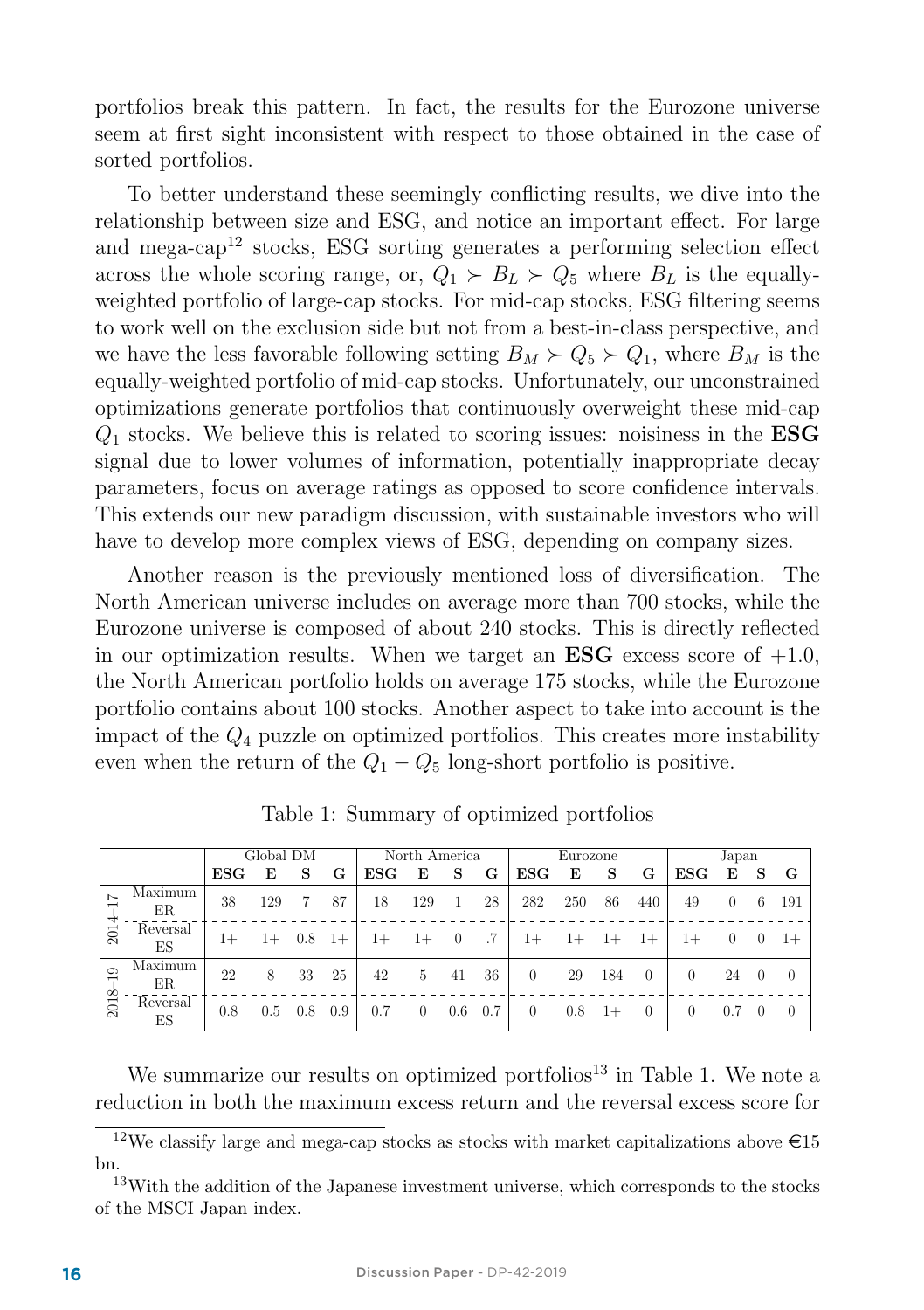most pillar-universe pairs. In the Eurozone, where the loss of diversification is reached faster than in North America, optimized portfolios generate poorer results (except for the Social pillar). Overall, we think that tilted portfolios can still capture excess returns but return profiles are less interesting than before. This is in great part due to the  $Q_4$  puzzle and the mid-cap story<sup>14</sup> and passive investors are required to integrate dynamic views of ESG in order to avoid this squeeze.

### 5 Social: From Laggard to Leader

In Bennani et al. (2018a), we already noted that despite the identification of an ESG turning point in 2013/2014, pillars have been integrated into stock prices at different paces. Namely, Environmental and Governance benefited from a head start in that space. One hypothesis is to consider these two pillars as more straightforward from a risk management perspective. Even investors who do not integrate the ESG lenses into their investment processes understand that there is a general trend towards more taxation in order to curb negative externalities linked to corporate pollution, and good corporate governance could be a hedge against management fraud and principal-agent problems.

The social case has been less obvious to investors but recent changes in its narrative might have helped this last pillar to finally gain momentum. Since the financial crisis of 2007–2008, inequality has been brought back to the table. To illustrate this trend, we can mention the book Capital in the Twenty-First Century written by Piketty (2014), of which The Economist attributed its exceptional success to "being about the right subject at the right time". More recently, the Royal Swedish Academy of Sciences has just awarded the Nobel Memorial Prize in Economic Sciences to three economists "for their experimental approach to alleviating global poverty". This social momentum goes beyond the academic realm. Even in the backdrop of the China–United States trade war, the current U.S. administration has been vocal about wanting American companies to focus on domestic job creation, and there has been an effort on the corporate side to at least show that the message has been heard<sup>15</sup> (Business Roundtable, 2019).

<sup>&</sup>lt;sup>14</sup>If we impose the mid-cap neutrality on **ESG** optimized portfolios, only **G** tilted portfolios underperformed in the  $2018-2019$  period in the Eurozone, while **E, S** and **ESG** optimized portfolios presented a positive excess return. Therefore, it is obvious that the scoring of mid-cap (and small-cap) corporations is an important topic of ESG investing.

<sup>&</sup>lt;sup>15</sup>We think about some of the statements of the Business Roundtable, which brought together the CEOs of some largest American corporations, that define the purpose of a corporation and would make Freeman (2010) blush.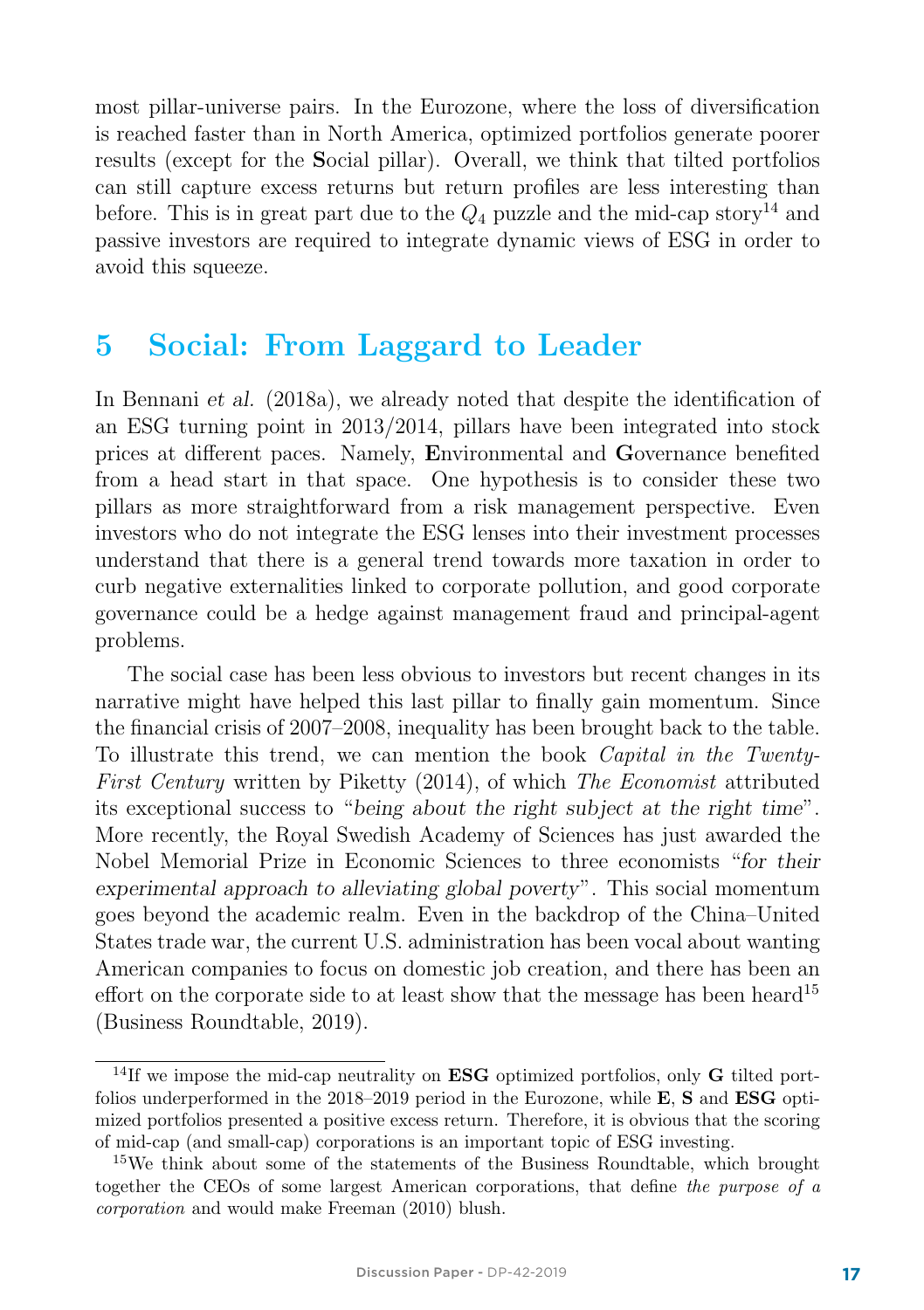

Figure 10: Annualized return of sorted portfolios (Eurozone, Social, 2010– 2017)

Source: Bennani et al. (2018a).

Figure 11: Annualized return of sorted portfolios (Eurozone, Social, 2018– 2019)

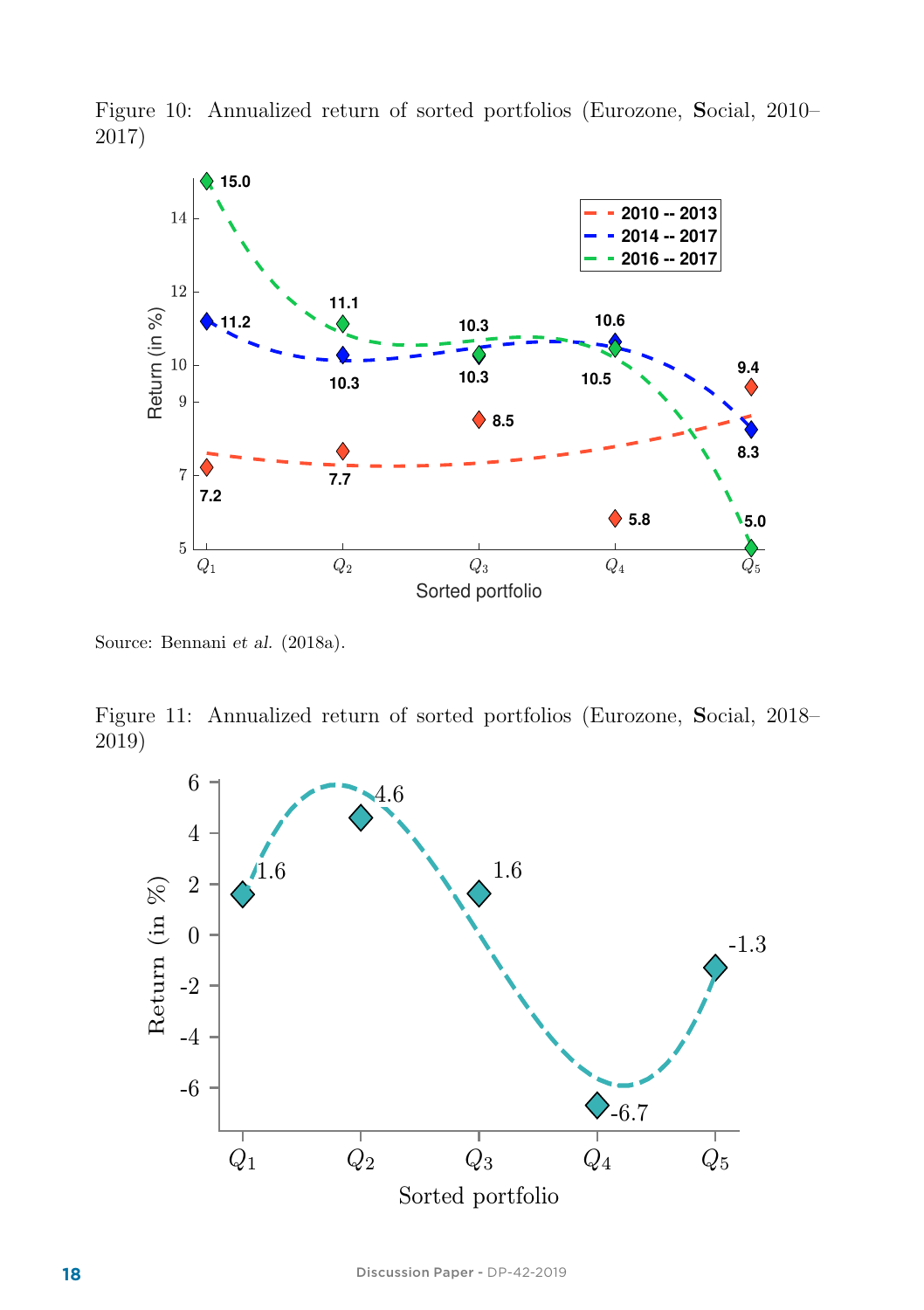Figure 10 is directly taken from our previous working paper (Bennani et al., 2018a) and already shows well the gain in momentum of the Social pillar since 2016 in the Eurozone through annualized returns of sorted portfolios. Figure 11 is an update on the 2018–2019 period and shows that the Social pillar continues to thrive. The  $Q_1 - Q_5$  long-short portfolio posted a return of 2.9% whereas a  $(Q_1 + Q_2) - (Q_4 + Q_5)$  long-short portfolio would display a performance of 7.1% if we consider the same long and short notional exposures! The fact that  $Q_1$  and  $Q_2$  dramatically outperform  $Q_4$  and  $Q_5$  explains why Social is the winning pillar when implementing passive management in the Eurozone between 2018 and 2019. In North America, we have already presented the returns of the sorted portfolios in Figure 4 on page 11. We had observed a monotone increasing function between the Social score and the performance except for the  $Q_4$  sorted portfolio<sup>16</sup>. However, this puzzle of the Social pillar in North America is balanced by the good behavior of the pillar in the case of optimized portfolios. In Figure 8 on page 15, we note that the Social pillar exhibits good performance for low and medium excess scores. If we consider the global DM universe, Social is clearly the winning pillar<sup>17</sup>.

**Remark 1** Despite these good results, we have to be careful and not extrapolate these trends in the future. Indeed, we generally notice that the performance of extra-financial criteria is mean-reverting and we observe some cycles in ESG investing. For instance, Environmental was the winning pillar in Europe between 2010 and 2013. Then, Governance took the lead, while Social is today on all fronts. In America, the cycle is less marked, but has begun with Governance followed by Environmental. Since we also expect that more dynamic ESG investment strategies will be developed, it is extremely difficult to be forward-looking. But it is obvious that in the past, the performance sequence that we have observed can be related to the implementation sequence of ESG investors.

#### 6 All Quiet on the Factor Front

In the previous discussion paper, after finding evidence for greater ESG integration in the 2014–2017 period, we dared to wonder if ESG was a new risk factor. To answer this question, we defined two main criteria for eligibility as risk factor: generating extra performance or reducing risk, and being a complement to traditional risk factors. We concluded for the previous period that ESG strategies remained alpha strategies in North America. They

<sup>&</sup>lt;sup>16</sup>The annualized return is respectively 4.1% for  $Q_5$ , 4.3% for  $Q_3$ , 4.6% for  $Q_2$  and 5.7% for  $Q_1$ .<br><sup>17</sup>See Figure 7 on page 14.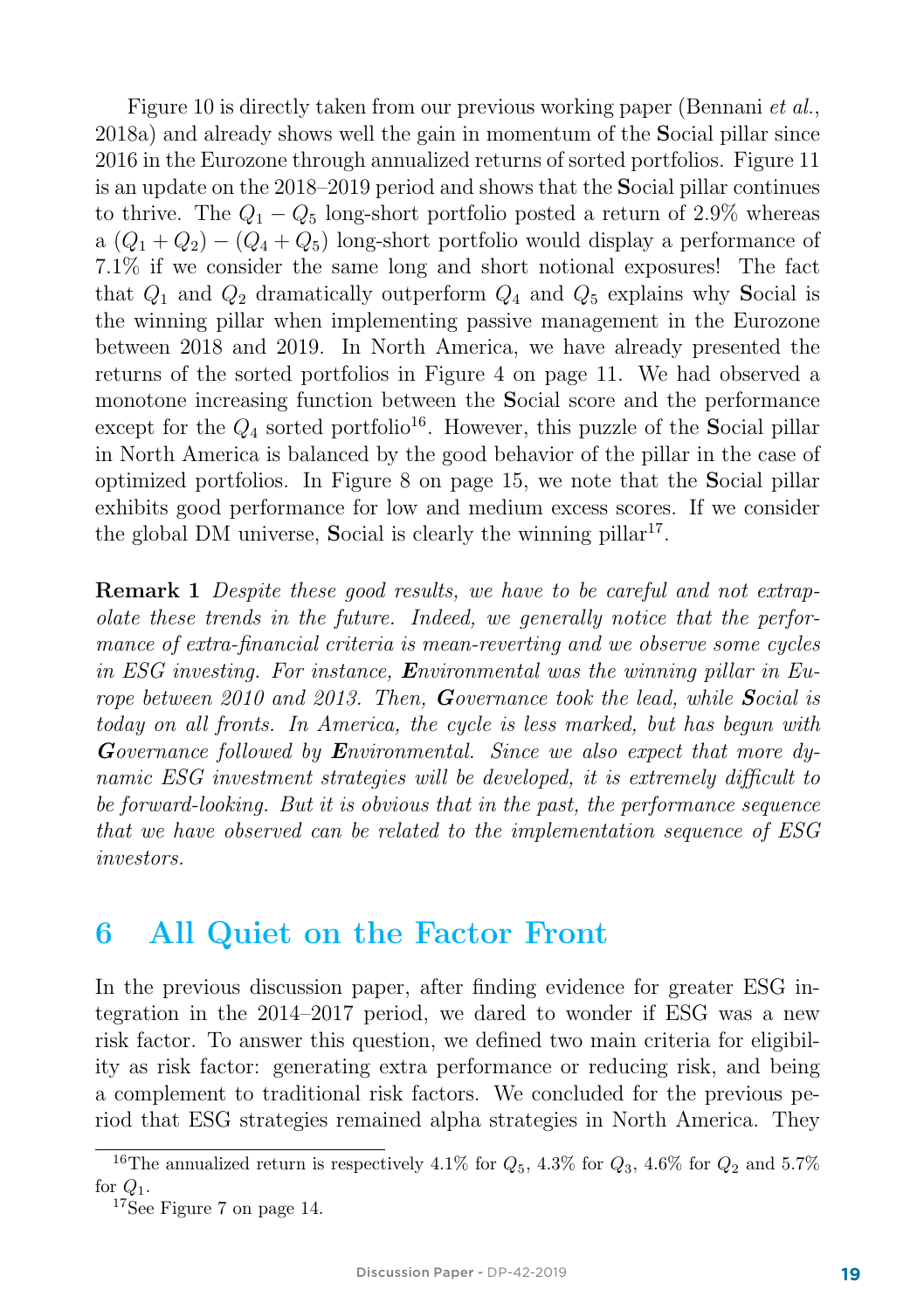have generated outperformance, they are diversifying, but they cannot explain the dispersion of stock returns better than the standard five-factor risk model based on size, value, momentum, low-volatility and quality. On the contrary, we drew a different conclusion for the Eurozone. We observed that ESG improved diversification of multi-factor portfolios and concluded that in this region, "an ESG strategy was more a beta strategy than an alpha strategy" (Bennani et al., 2018b).

In order to test this hypothesis again, we use the same multi-factor analysis and factor picking framework as those developed in Bennani et al. (2018a). For the multi-factor analysis, we perform the cross-section regression of all stocks that belong to North America and the Eurozone index universe with respect to the CAPM, the five-factor model and a six-factor model that includes the ESG risk factor<sup>18</sup>. Table 2 shows the average  $R^2$  of each model. While the impact of adding the ESG factor is positive for all periods and the two investment universes, we concede that it has a minor impact in 2018–2019: 47.5% versus 46.3% in North America and 45.4% versus 44.2% in the Eurozone. However, these results were roughly the same for the 2014-2017 period.

|                 |           | North America | Eurozone      |           |  |  |
|-----------------|-----------|---------------|---------------|-----------|--|--|
| Period          | 2014-2017 | 2018–2019     | $2014 - 2017$ | 2018–2019 |  |  |
| <b>CAPM</b>     | $26.2\%$  | 34.9%         | 37.7%         | 32.6\%    |  |  |
| 5F              | $35.4\%$  | $46.3\%$      | 45.3%         | 44.2%     |  |  |
| $6F (5F + ESG)$ | 36.8%     | 47.5%         | $46.0\%$      | 45.4%     |  |  |

In addition to these linear regressions, we run lasso regressions with different levels of penalty. The main advantage of this method is that it shows a sequential ranking of factors for all levels of factor intensity<sup>19</sup>. This sequentiality helps us to understand which factors contain overlapping information. Figure 12 shows the results for North America. Quality is first selected, then followed by ESG, momentum, low-volatility, and finally value<sup>20</sup>. Although the

 $^{20}$ We do not include the size factor since it is implicitly embedded in the other risk factors.

<sup>18</sup>The five risk factors are the following standard factors: size, value, momentum, lowvolatility and quality. The factors are built similarly to our sorted portfolios and, contrary to the academic literature, they correspond to  $Q_1$  long-only portfolios, and not to  $Q_1 - Q_5$ long-short portfolios. The reason is that factor investing is massively implemented in longonly portfolios. Therefore, it is more realistic to consider long-only risk factors in order to conclude if ESG does make sense or not in a factor investing framework.

<sup>&</sup>lt;sup>19</sup>A factor intensity of  $0\%$  corresponds to the lasso regression with a penalty so high that no factor is selected, while a factor intensity of 100% corresponds to the lasso regression with a penalty of 0, which is the same as the ordinary least square regression.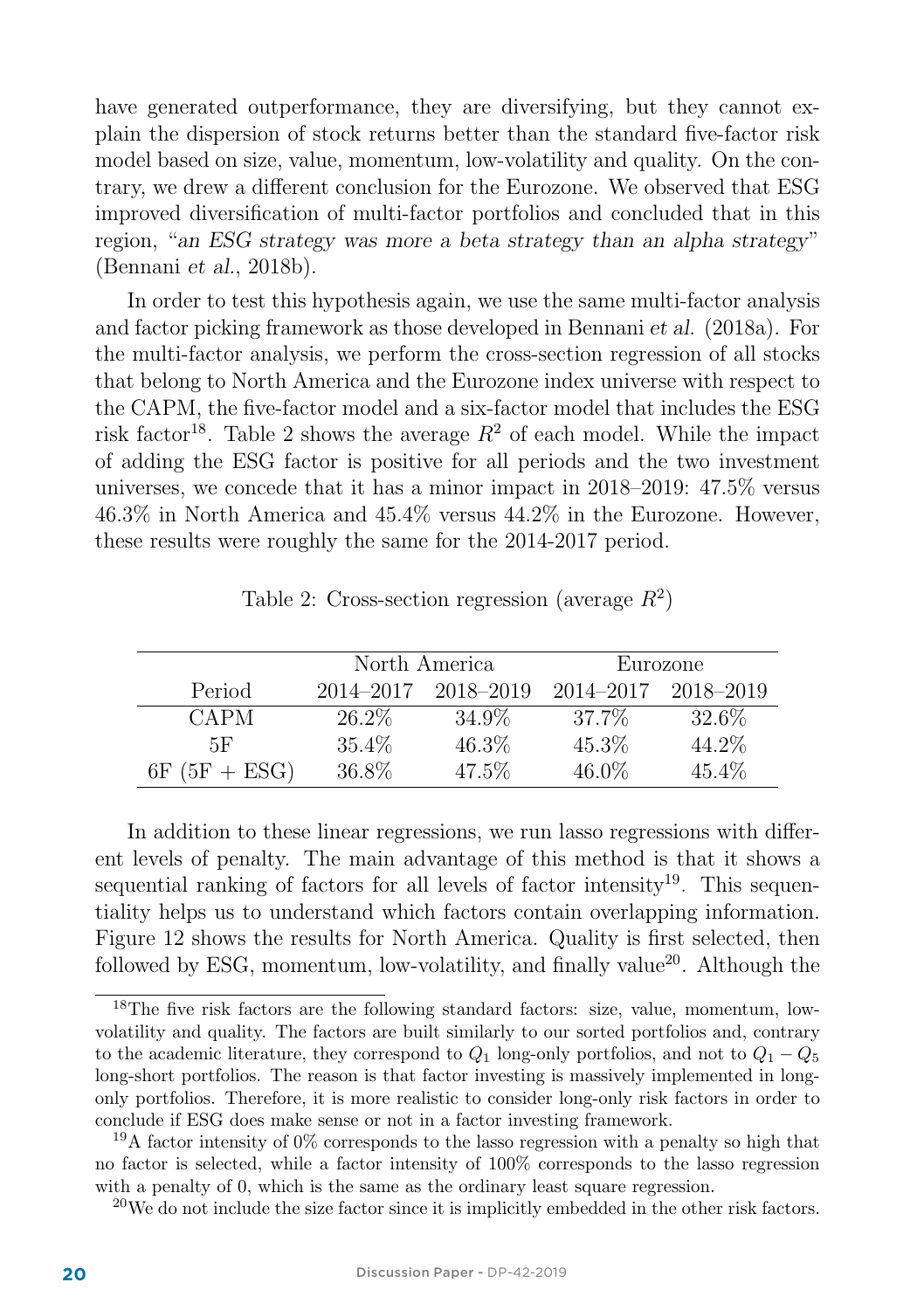

Figure 12: Factor selection (North America)

Figure 13: Factor selection (Eurozone)

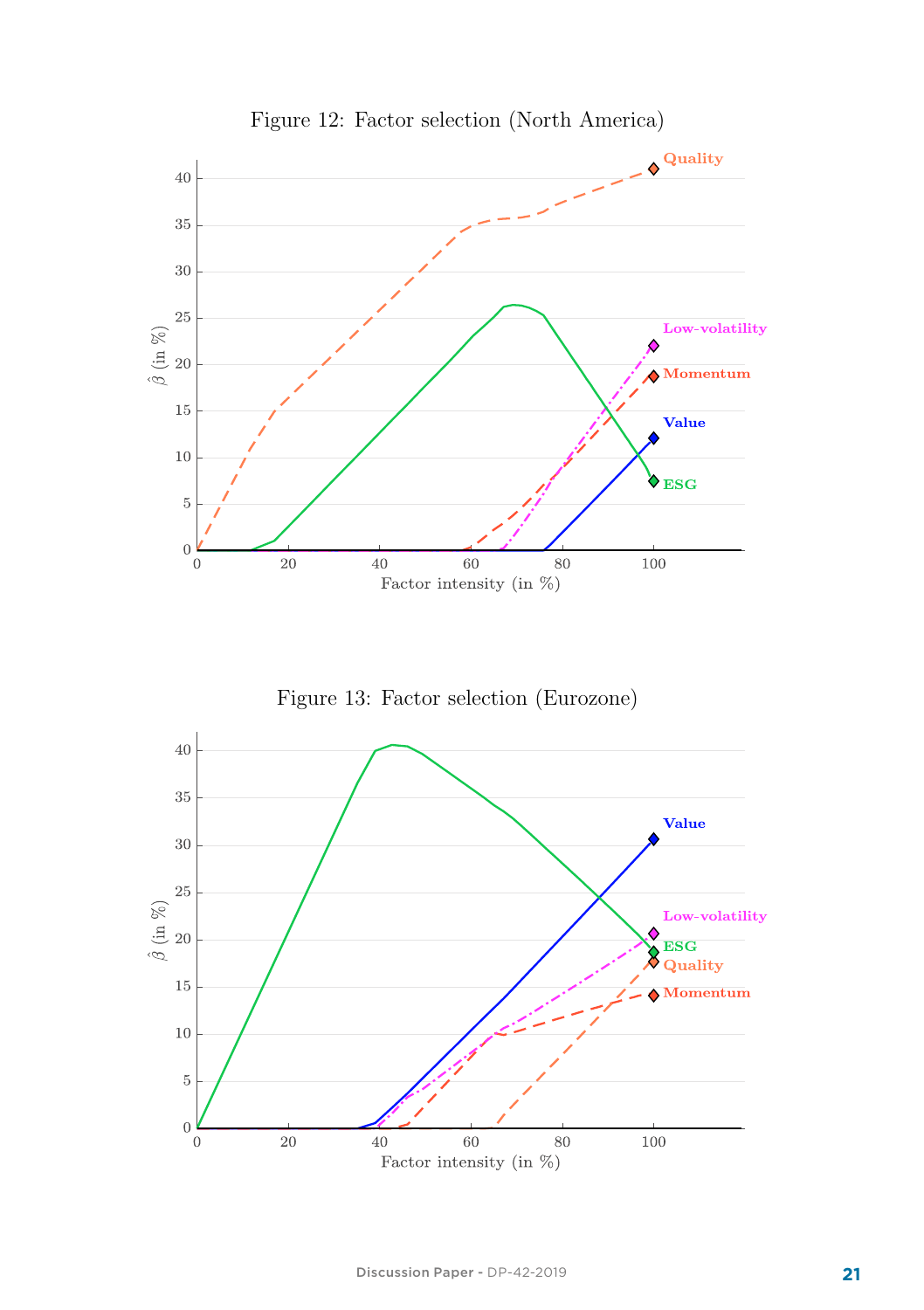ESG factor is the second factor selected, it ends up last once factor intensity reaches 100%. This is interpreted as the ESG factor containing some information in North America, but offering little diversification benefits in multi-factor framework. In other words, ESG does make a lot of sense in a poorly diversified portfolio, but it does not improve the diversification in a portfolio that is already well-diversified. This confirms our previous conclusion that ESG is an alpha strategy for North America. Figure 13 concerns the Eurozone. In this case, ESG is first selected, then followed by value, low-volatility, momentum and finally quality. In this universe, the ESG factor holds better as the factor intensity rises and ends up between low-volatility and quality when there is no penalty. We confirmed our previous finding that ESG has become a beta strategy in the Eurozone. In Bennani et al. (2018b), we already made an analogy to the history of other traditional risk factors. One example was the quality anomaly, which became popular after the Global Financial Crisis and then stopped being an alpha strategy as it has been significantly invested in. We believe something similar happened to the ESG factor in the Eurozone during the 2014–2017 period and the last eighteen months of data confirm this finding.

### 7 Conclusion

ESG investing is a rapidly evolving area. For instance, we report below some figures from the latest report from the Global Sustainable Investment Alliance. In 2016, the size of the global responsible investment market was \$22.9 tn. Two years later, it stands at \$30.7 tn. With double-digit growth rates<sup>21</sup>, ESG investing is certainly the most dynamic sector of the asset management industry. This concerns all regions and all investment styles. It is obvious that things are moving quite fast in such an environment. This was what motivated us to update our previous research so quickly, because all players in ESG investing have the perception that past results are no guarantee of future results, especially in the socially responsible investing landscape.

Despite the short time period of our study, we come up with some important findings — some positive, some disappointing — for sustainable investors. Overall, it is a more complex environment we describe. These mixed results are closely tied to the dual nature of ESG investing, as a financial innovation (a risk model and a family of investment strategies) and as a moral view of corporations.

ESG can be seen as an alternative risk model. ESG screening can in principle provide a hedge against future pollution-related taxation, management

<sup>&</sup>lt;sup>21</sup>The annual growth rate for the period 2014–2018 is  $6\%$  for Europe, 16% for the United States, 21% for Canada, 50% for Australia/New Zealand, and 308% for Japan (GSIA, 2019).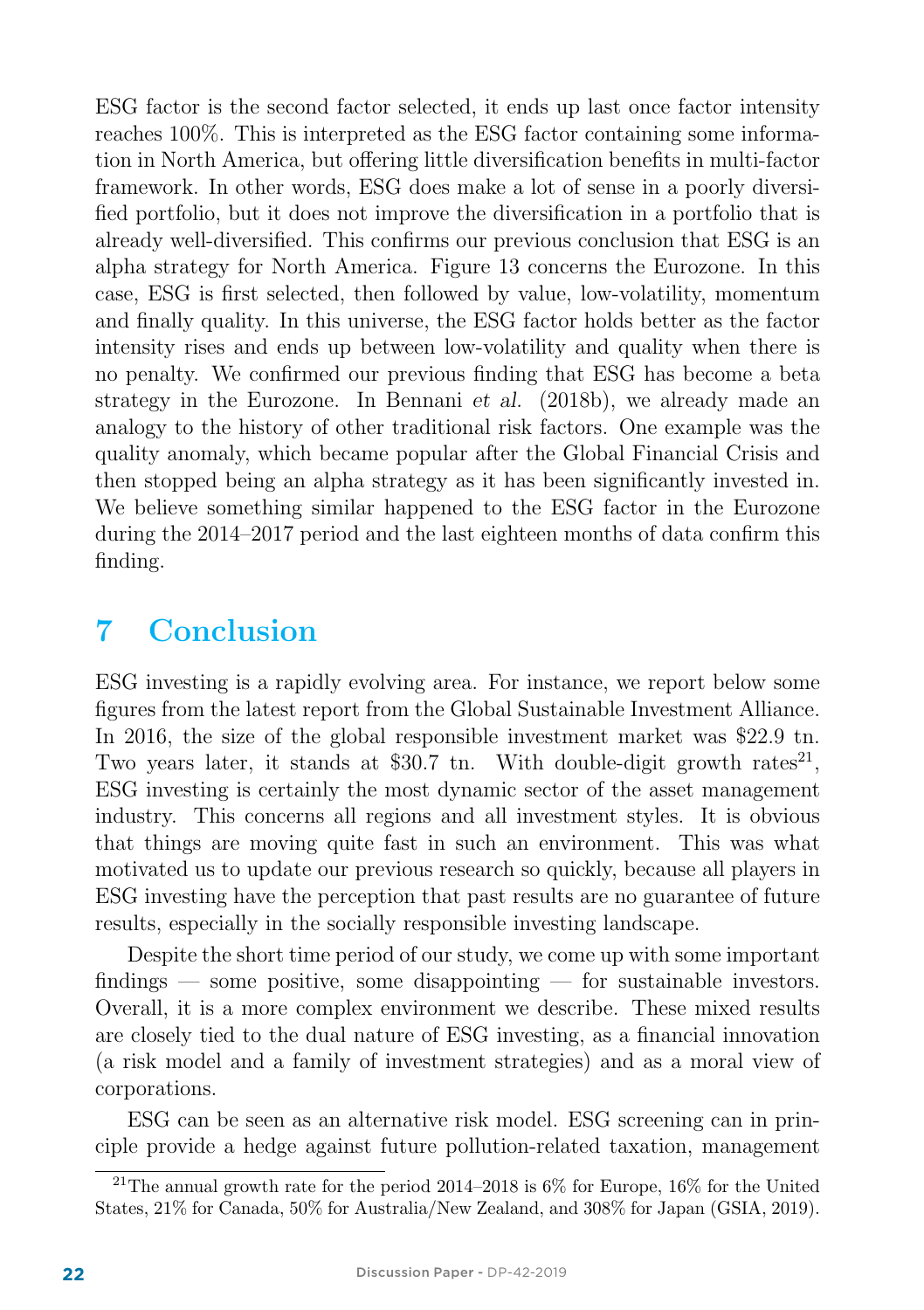

#### Figure 14: The market of ESG investing at the start of 2018

Source: Global Sustainable Investment Alliance (2019).

fraud and other risks that cannot be derived from market data and accounting figures alone. Our sorted portfolio results seem to point in that direction, but the reduction in the ESG advantage in North America and the confirmation that ESG is a beta strategy in the Europe tend to indicate that it is becoming the norm rather than an advantage.

ESG investing is also the investment expression of what some investors believe the world should be like. This separates ESG investing from other investment strategies in multiple ways. Financial gain is not always the expected outcome of ESG investing<sup>22</sup>, and this probably explains why ESG investing has emerged. As a consequence, ESG funds are bound to increase through the conversion of investors who independently from financial expectations decide to become sustainable investors. This creates a positive financial feedback loop unique to the ESG factor, as demand-driven pressure should theoretically increase the price of securities deemed appropriate for inclusion in a sustainable investment strategy. This specific environment is beneficial to dynamic views, and we see that there is already a reward for accompanying corporations on their journey to the good side (as seen through our  $Q_4$  puzzle and the rise of

 $^{22}$ Berg et al. (2014) did not find "any significant added value, neither positive nor negative" in the 2005–2013 period, whereas Renneboog et al. (2008) found similar results for previous periods.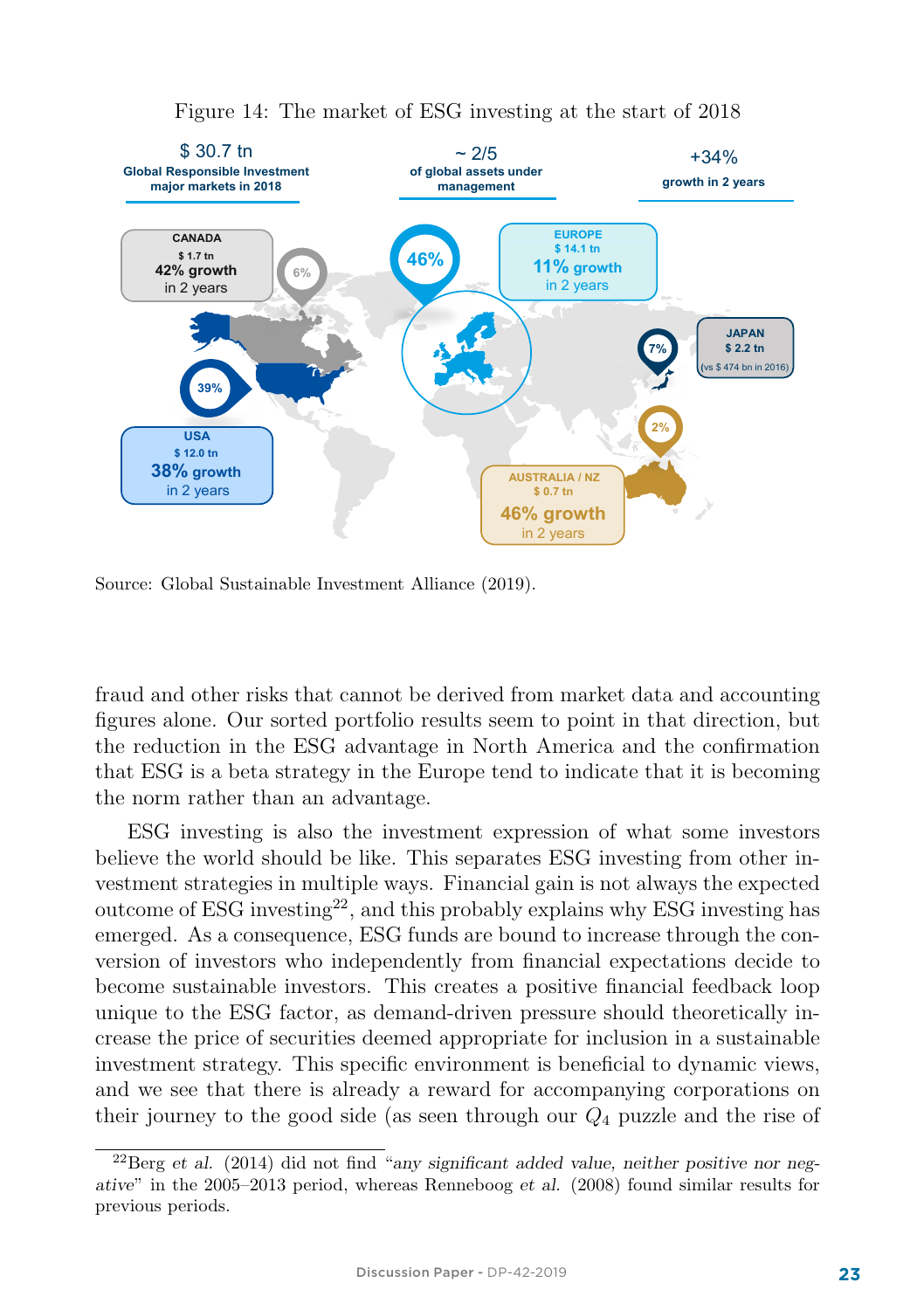improvers, momentum and engagement strategies). However, this normativity is also a coordination game since moral views are not uniform. CSRHub compared the ratings of two leading ESG rating agencies, MSCI and Sustainalytics, and found a correlation coefficient of  $32\%$  between the two datasets<sup>23</sup>. Some organizations, such as the network of investors behind the Principles for Responsible Investment (PRI), try to increase the uniformity, but it is still a work in progress. At a more extreme level, national governments can reject these views and drastically affect the ESG risk pricing mechanism.

The fact that there are multiple views on ESG investing creates heterogeneity. In this situation, there are many ways to build a rating system. It is then not unreasonable that ESG ratings are less correlated than credit ratings. In fact, there are many issues about ESG ratings. First, they correspond to relative metrics, and not to absolute metrics. For instance, we can compare two corporate entities from the same sector, but it is extremely difficult to compare two firms that belong to different sectors or that have two different business models. Second, the meaning of the ESG rating is unclear. In the case of credit ratings, the question is: what is the one-year default probability of the entity? An ESG rating does not answer a precise question, since it is a multifaceted metric that combines at least three dimensions: Environmental, Social and Governance. The convergence can then only be obtained at more refined levels. And it is illusory to think that we can obtain the same homogeneity at the most aggregate level than we observe for the credit ratings. In fact, this heterogeneity is inherent to the concept of ESG investing and questions the interpretation of the ESG investing figures collected by GSIA (2019). Indeed, according to Figure 14, North America competes on an equal footing with Europe. However, we know that there are strong differences between these two regions in terms of ESG integration, whether it concerns asset owners or asset managers.

In 2018, we were convinced that the break in 2014 marked a major shift concerning the relationship between ESG investing and asset pricing in the stock market and this radical change was irreversible. We believed that the mobilization of investors on ESG issues was high enough to create a positive bubble for ESG assets. This conviction was mainly explained by the increasing interest of our clients. For instance, we have reported the frequency of institutional requests for proposal received at Amundi in Figure 15. Of course, these figures are biased because they only include an asset manager that is highly active in ESG investing. However, even though these absolute figures

 $^{23}$ No direct source. The fact was reported by Robin Wigglesworth in the Financial Times on 20 July 2018. For comparison, this author mentions a correlation of 90% between credit ratings assigned by S&P and Moody's. However, we note that Bruder et al. (2019), using the ESG database of MSCI, and despite some methodological differences, performed some similar analyses and found results that do not differ much from ours.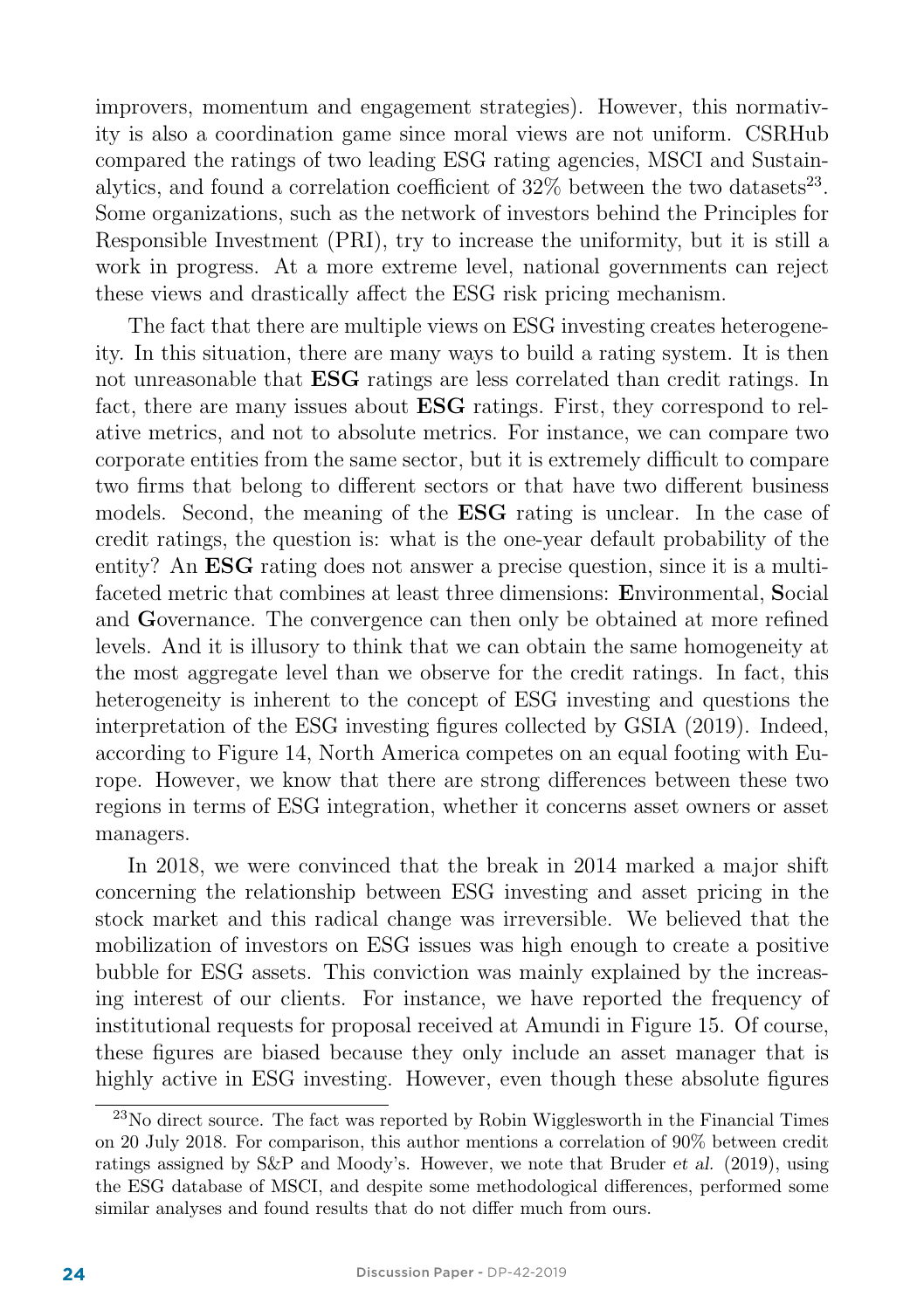

Figure 15: Frequency of institutional RFPs that require ESG filters

Source: Based on RFPs received at Amundi.

are not representative of the global asset management industry, we think that the trend is very interesting to analyze. In 2010, the number of RFPs with an ESG component was very low and less than 5%. In 2015, 20% of institutional RFPs that were received at Amundi required an ESG filter. In 2017, this figure was 40%. We clearly observe a trend and this trend is far from over. Investor interest in ESG issues is certainly the major factor behind the break in 2014. Indeed, we know that investment flows must be substantial in order to impact supply and demand and then stock prices. However, this study also shows that it is not sufficient. The regulatory environment and collective political will are also another important component, because they give some signals to the financial market. Without the right regulatory framework and more transparency, we may face some 'free rider' or 'moral hazard' problems<sup>24</sup> This issue is also connected to the previous question about the heterogeneity of ESG strategies and the definition of ESG investing.

However, while the ESG investing space is becoming more complex (environmental policy reversal in the United States, shift from a static to a dynamic view of ESG scores, lead/lag integration of the different dimensions), our results show that the ESG fundamentals are still present. Best-in-class and worst-in-class approaches still work overall. This is good news on the investment side. On the financing side, an open issue remains: what is the impact of ESG investing on the capital allocation and the cost of capital? This question is left for forthcoming future research.

<sup>&</sup>lt;sup>24</sup>Since ESG is a hot topic and also a marketing argument, we may observe some 'greenwashing' behavior or more simply the fact that being an ESG investor covers several aspects.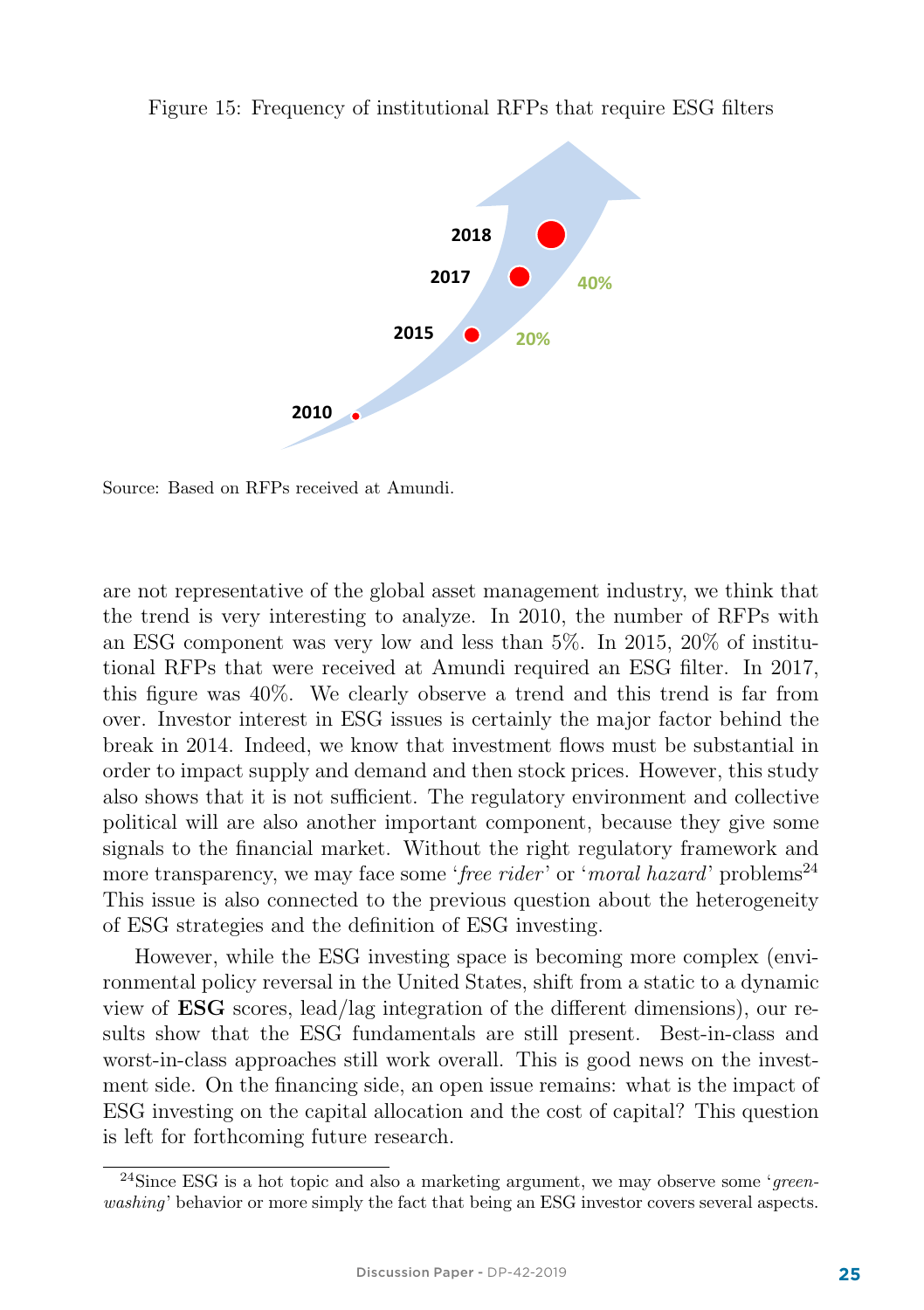### References

- [1] Bennani, L., Le Guenedal, T., Lepetit, F., Ly, L., Mortier, V., and Sekine, T. (2018a), The Alpha and Beta of ESG Investing, Amundi Working Paper, 76, http://research-center.amundi.com.
- [2] Bennani, L., Le Guenedal, T., Lepetit, F., Ly, L., Mortier, V., Roncalli, T. and Sekine, T. (2018b), How ESG Investing Has Impacted the Asset Pricing in the Equity Market, Amundi Discussion Paper, 36, http://research-center.amundi.com.
- [3] Berg, F., De Laguiche, S., Le Berthe, T., Russo, A., and Sorange, A. (2014), SRI and Performance: Impact of ESG Criteria in Equity and Bond Management Processes, Amundi Discussion Paper, DP-03-2014, http://research-center.amundi.com.
- [4] Bruder, B., Cheikh, Y., Deixonne, F., and Zheng, B. (2019), Integration of ESG in Asset Allocation, SSRN, www.ssrn.com/abstract= 3473874.
- [5] Business Roundtable (2019), Business Roundtable Redefines the Purpose of a Corporation to Promote 'An Economy That Serves All Americans', 19 August 2019, www.businessroundtable.org.
- [6] Eurosif (2018), European SRI Study 2018, 116 pages, November 2018, www.eurosif.org.
- [7] Freeman, R.E. (2010), Strategic Management: A Stakeholder Approach, Cambridge University Press.
- [8] Global Sustainable Investment Alliance (2019), 2018 Global Sustainable Investment Review, GSIA Report, April, http://www.gsi-alliance. org.
- [9] Piketty, T. (2014), Capital In the Twenty-First Century, Harvard University Press.
- [10] PRI (2019), Responsible Investment Regulation Map, www.unpri.org/ sustainable-markets/regulation-map.
- [11] Renneboog, L., Ter Horst, J., and Zhang, C. (2008), Socially Responsible Investments: Institutional Aspects, Performance, and Investor Behavior, Journal of Banking & Finance,  $32(9)$ , pp. 1723-1742.
- [12] Wigglesworth, R. (2018), Rating Agencies using Green Criteria Suffer from 'Inherent Biases', Financial Times, New York, 20 July 2018.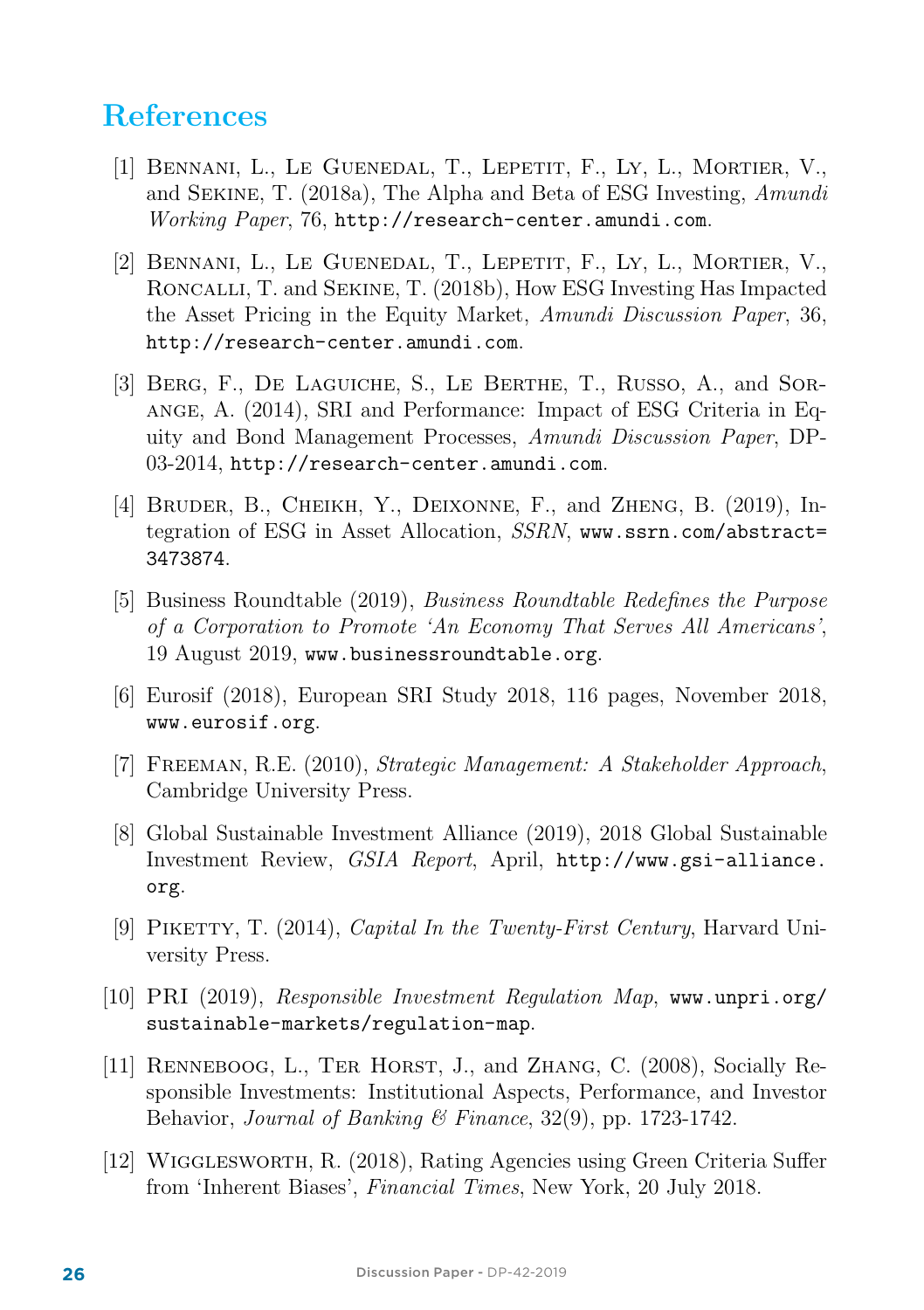### Discussion Papers list

For more information on our publications, find out more on research-center.amundi.com

DP-42-2019 ESG investing in recent years: new insights from old challenges DREI Angelo, LE GUENEDAL Théo, LEPETIT Frédéric, RONCALLI Thierry, TAKAYA Sekine, Quantitative Research, MORTIER VINCENT, Deputy Group Chief Investment Officer, 2019-12 DP-41-2019 Buybacks – A multi-perspective review and thoughts on best practices for company buyback policies STERLING Craig, WANE Ibra, 2019-10 DP-40-2019 Emerging Markets: Vulnerability and contagion risks… Fragile vs. anti-fragile countries ITHURBIDE Philippe, 2019-06 DP-39-2019 How to differentiate emerging countries? New approaches for classification and typology ITHURBIDE Philippe, 2019-06 DP-38-2019 Who Will Lead the World Economy? US vs EU vs China - USD vs. EUR vs RMB ITHURBIDE Philippe, 2019-04 DP-37-2019 Is inflation definitely dead or simply dormant? Consequences for central banks ITHURBIDE Philippe, 2019-04 DP-36-2018 How ESG Investing Has Impacted the Asset Pricing in the Equity Market BENNANI Leila, LE GUENEDAL Théo, LEPETIT Frédéric, RONCALLI Thierry, TAKAYA Sekine, Quantitative Research, LY Lai, ESG Analysis, MORTIER Vincent, Deputy Group Chief Investment Officer, 2018-12 DP-35-2018 Global Trade War: Where Do we Stand Now? What Impacts? ITHURBIDE Philippe, 2018-11 DP-34-2018 The living wage: towards better industry practices BLOTIÈRE Elsa, 2018-07 DP-33-2018 Where will the next financial crisis come from? Are we ready to confront it? ITHURBIDE Philippe, 2018-07 DP-32-2018 Setting objectives for your asset allocation AMUNDI ASSET ALLOCATION ADVISORY, 2018-03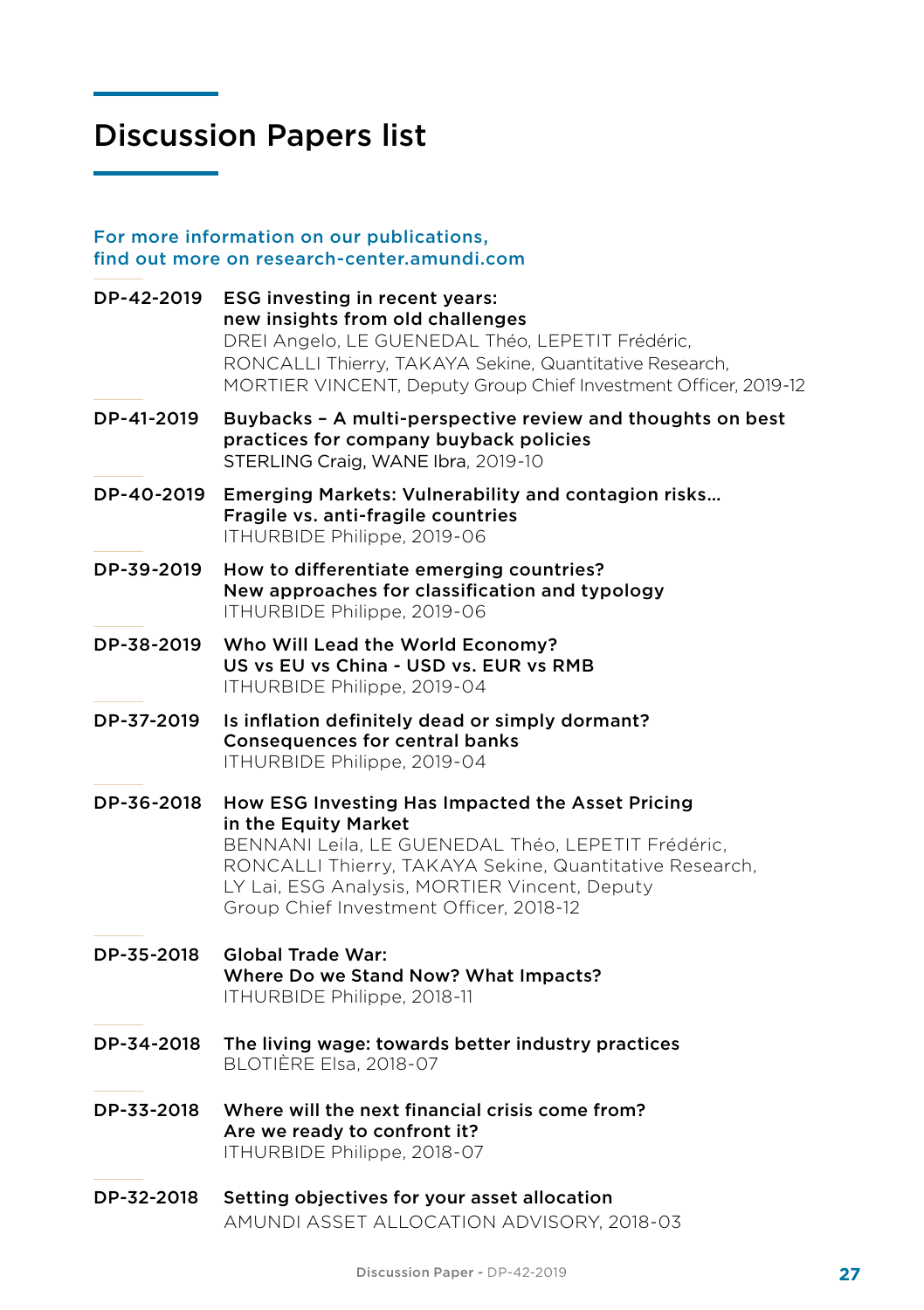- DP-31-2018 Aggressive tax optimisation: what is the best ESG approach? MOREL Jean-Baptiste, 2018-01
- DP-30-2018 Shareholder Activism: Why Should Investors Care? BEKJAROVSKI Filip, BRIÈRE Marie, 2018-03
- DP-29-2017 Keep Up The Momentum RONCALLI Thierry, 2017-12
- DP-28-2017 Megatrends and disruptions: Consequences for Asset Management ITHURBIDE Philippe, 2017-11
- DP-27-2017 Real assets What contribution to asset allocation especially in times of crisis? ITHURBIDE Philippe, 2017-11
- DP-26-2017 The Food Challenge: How Can One Achieve Greater Transparency? NAVARRE Marie, RENARD Aurélie, TENDEAU Jérôme, 2017-09
- DP-25-2017 The Quest for Diversification Why Does It Make Sense to Mix Risk Parity, Carry and Momentum Risk Premia BURGUES Alexandre, KNOCKAERT Edouard, LEZMI Edmond, MALONGO Hassan, RONCALLI Thierry, SOBOTKA Raphaël, 2017-09
- DP-24-2017 Opportunities of deep-sea mining and ESG risks NAVARRE Marie, LAMMENS Héloise, 2017-07
- DP-23-2017 Palm Oil: The environmental dilemma BLOTIÈRE Elsa, GROUILLET Julien, RENARD Aurélie, 2017-06
- DP-22-2017 The Global Trade Slowdown: Structural or Cyclical? ITHURBIDE Philippe, 2017-05
- DP-21-2017 Cycles and Asset Allocation: Key Investment Decisions MIJOT Éric, 2017-02
- DP-20-2017 Human rights and businesses: How can one assess the corporate responsibility to protect human rights? NAVARRE Marie, PEYTHIEU Arnaud, 2017-01
- DP-19-2016 Coal extraction and mining: sector exclusion or greater selectivity? CROZAT Catherine, 2016-10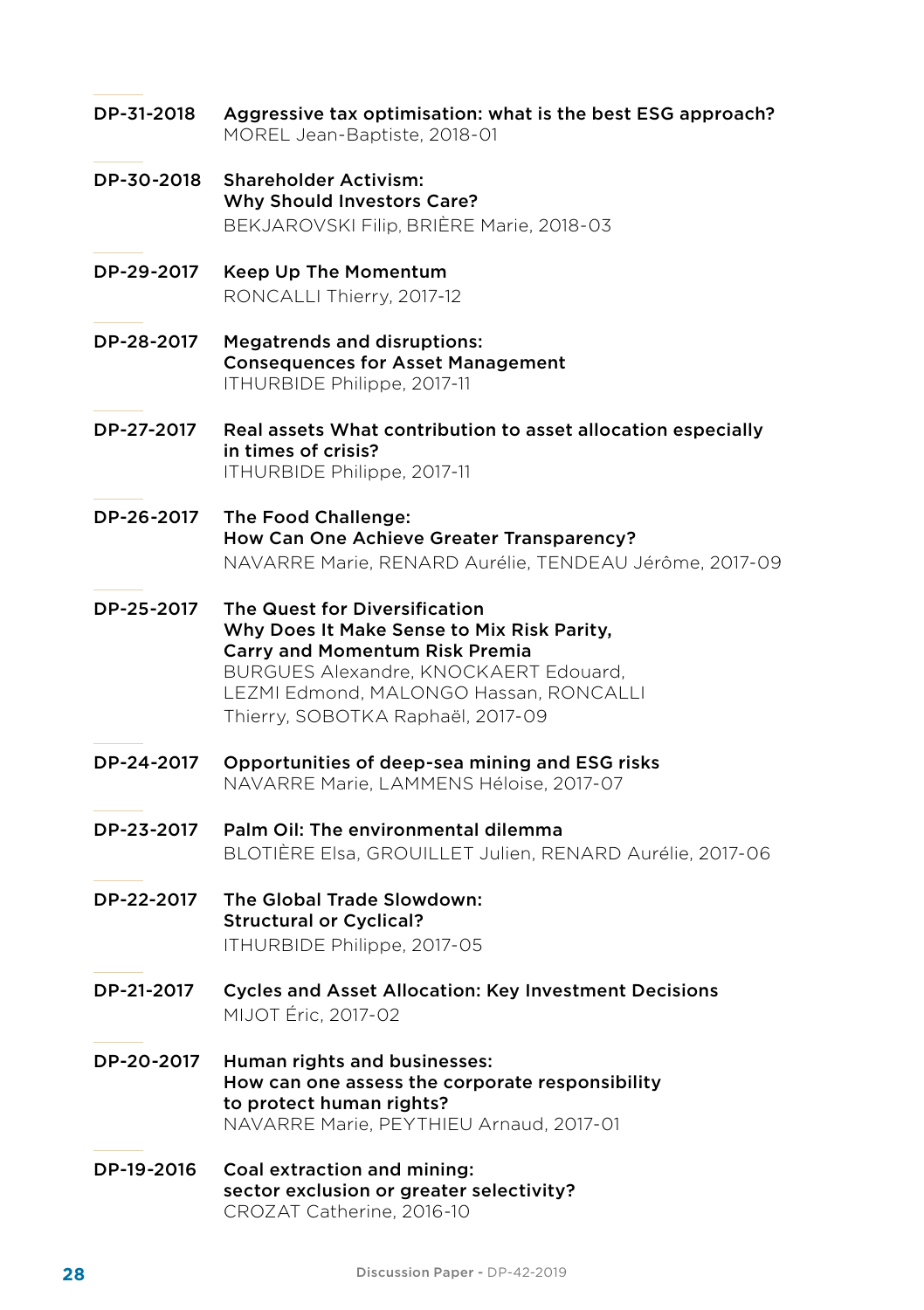- DP-18-2016 The emergence of the Renminbi as an international currency: where do we stand now? DRUT Bastien, ITHURBIDE Philippe, JI Mo, TAZÉ-BERNARD Éric, 2016-09 DP-17-2016 Endocrine disruptors in ESG Analysis NAVARRE Marie, RENARD Aurélie, 2016-09
- DP-16-2016 IORP2: A New Regulatory Framework for Pensions BOON Ling-Ni, BRIÈRE Marie, 2016-07
- DP-15-2016 Low/negative interest rate environment, secular stagnation… implications for asset management ITHURBIDE Philippe, 2016-04
- DP-14-2016 Forex markets: the nuts and bolts of the Carry factor LEZMI Edmond, 2016-04
- DP-13-2016 The financial markets today: how to cope with low / negative interest rates ITHURBIDE Philippe, 2016-04
- DP-12-2015 Central Banks: the First Pillar of the Investment Cycle MIJOT Éric, 2015-11
- DP-11-2015 Equity factor investing according to the macroeconomic environment RUSSO Alessandro, 2015-11
- DP-10-2015 Long cycles and the asset markets MIJOT Éric, 2015-05
- DP-09-2015 Reallocating savings to investment: the new role of asset managers PERRIER Yves, 2015-02
- DP-08-2014 Allocating alternative assets: why, how and how much? De LAGUICHE Sylvie, TAZÉ-BERNARD Éric, 2014-11
- DP-07-2014 The short investment cycle: our roadmap MIJOT Éric, 2014-10
- DP-06-2014 Managing uncertainty with DAMS: from asset segmentation to portfolio management FACCHINATO Simone, POLA Gianni, 2014-10
- DP-05-2014 Physical real estate in long-term asset allocation: The case of France BLANCHARD Cécile, De LAGUICHE Sylvie,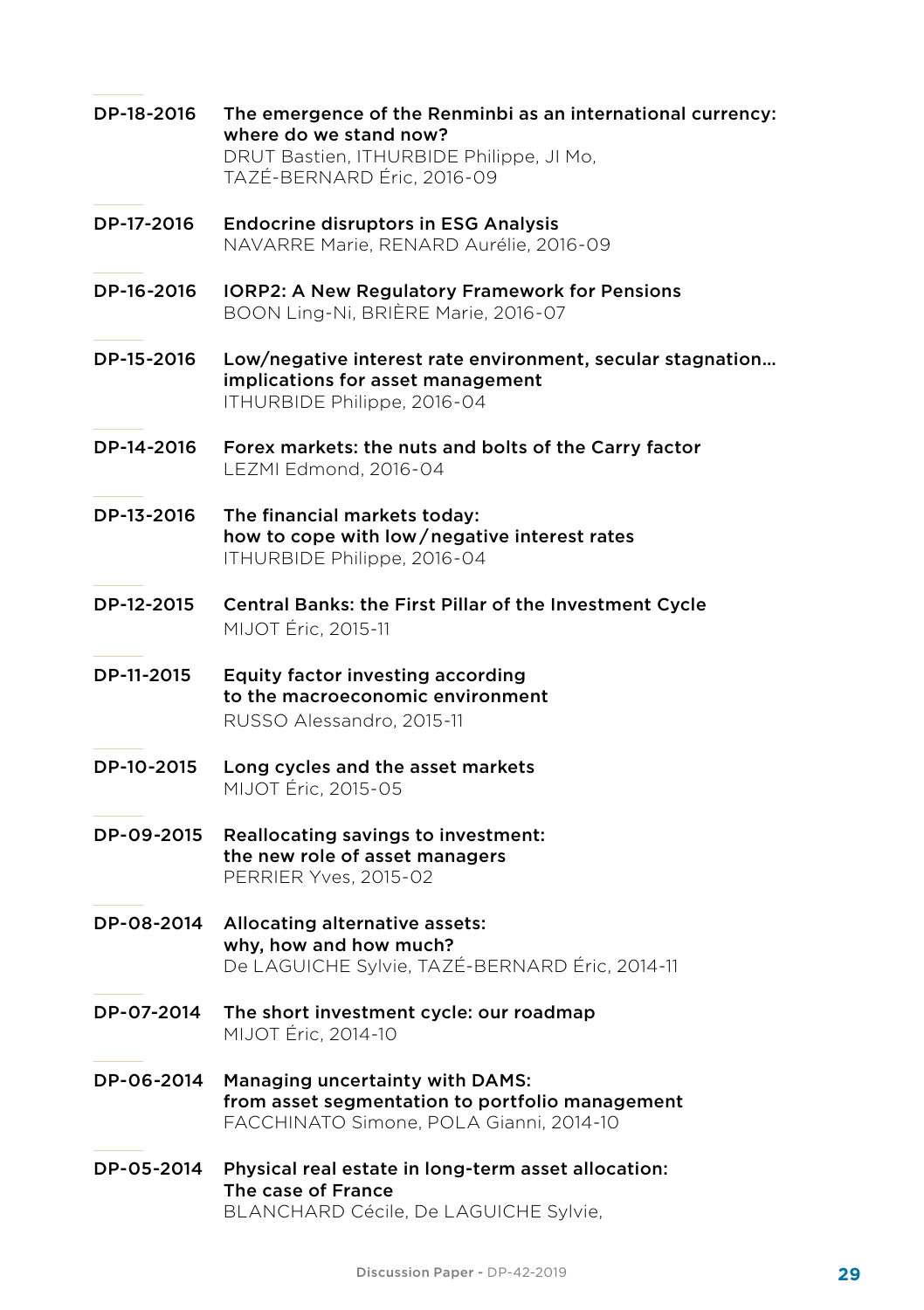RUSSO Alessandro, 2014-05

- DP-04-2014 Understanding Smart Beta: beyond diversification and low risk investing RUSSO Alessandro, 2014-05
- DP-03-2014 SRI and performance: impact of ESG criteria in equity and bond management processes BERG Florian, De LAGUICHE Sylvie, LE BERTHE Tegwen, RUSSO Alessandro, SORANGE Antoine, 2014-03
- DP-02-2014 "Risk-Free" Assets: What Long-Term Normalized Return? De LAGUICHE Sylvie, 2014-03
- DP-01-2014 Will the Real Janet Yellen Stand Up? ITHURBIDE Philippe, 2014-03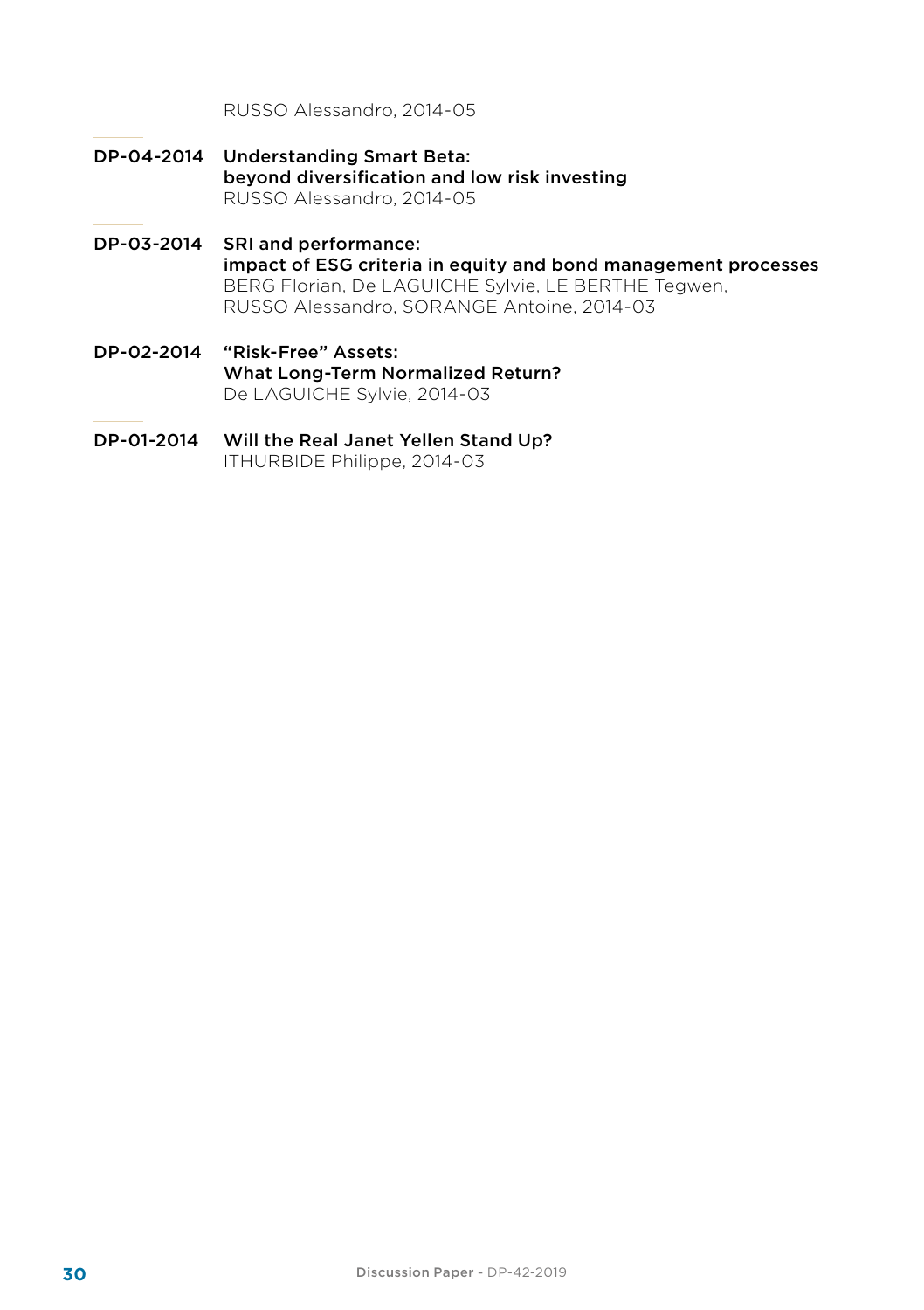Chief Editor

#### Philippe ITHURBIDE *Senior Economic Advisor*

Conception & production

Pia BERGER*, Research and Macro Strategy* Benoit PONCET, *Research and Macro Strategy*